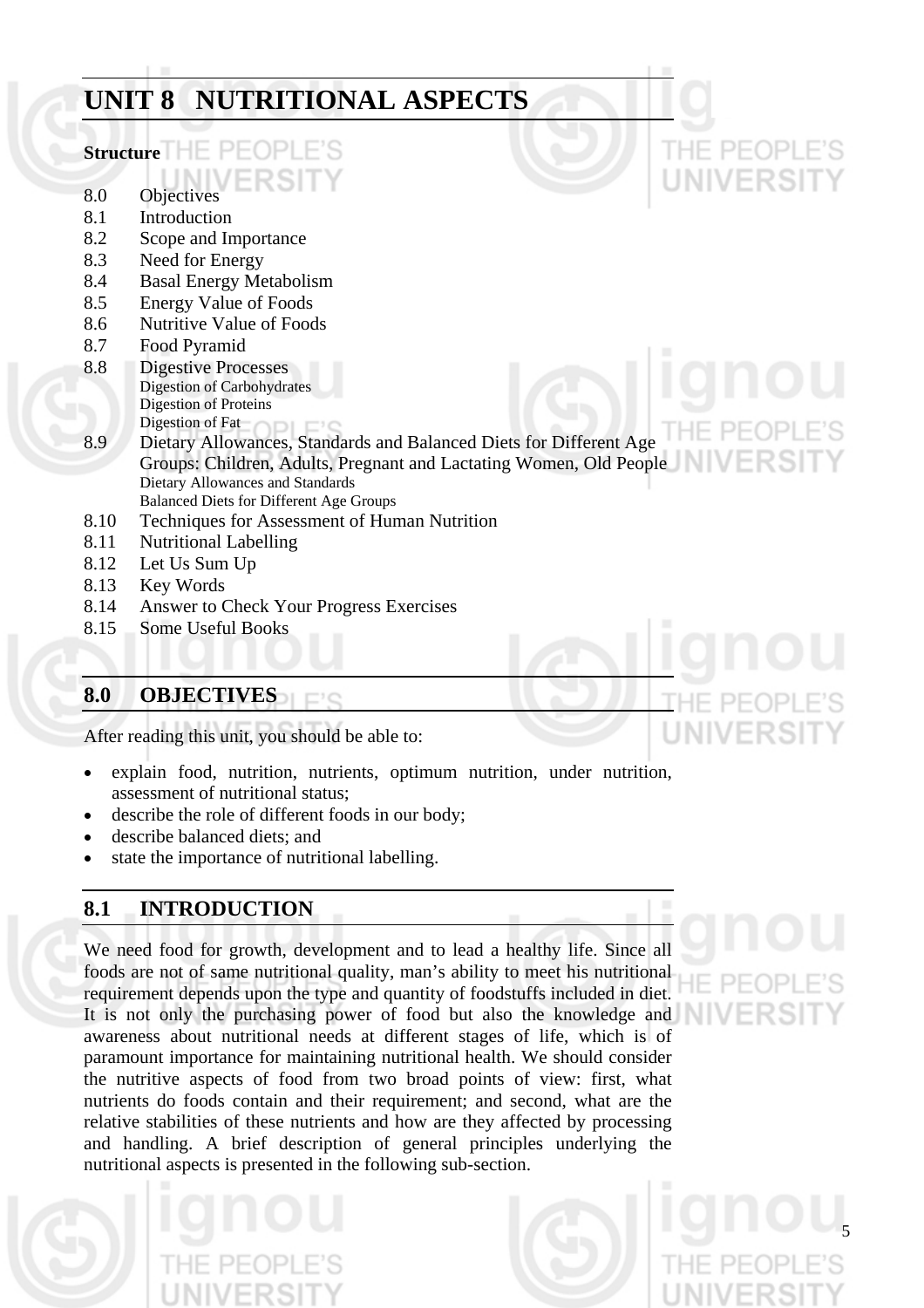

# **8.2 SCOPE AND IMPORTANCE**

We require more than 45 different nutrients throughout our life. Food materials ingested by our body are digested, absorbed and metabolized. A number of foodstuffs have to be selected to get all nutrients. Our health depends on the type and quantity of foodstuffs we choose in our diet. For sustaining healthy and vigorous life, diet should be planned according to the principles of nutrition.

Good nutrition is the fundamental basic requirement for health, functional efficiency and productivity. Good nutritional status is achieved not through drugs, tablets and pills but through a well and balanced diet. There is no known nutritional deficiency disorder that cannot be prevented by proper diet. Only the need is to provide adequate information to the common man as to how his nutritional needs can be fully met through judicious use of foods available at his own doorstep. The affluent sections need to be informed of the deleterious effects of dietary excesses and errors and how these can be avoided.

# **8.3 NEED FOR ENERGY**

We need energy for work and different body functions. Whatever our age and sex, we need energy for three important functions of our body.

- a) Basal metabolism
- b) Physical activities
- c) Dietary thermogenesis

## **a) Basal metabolism**

The energy metabolism of a subject at complete physical and mental rest and having normal body temperature and in post absorptive state (i.e. 12 hours after the intake of last meal/ food) is known as basal metabolism.

## **b) Physical activity**

*Any movement of the body, or even a small part of it, expends energy. Greater the movement, higher the energy requirement. The actual amount of energy requirements of a person are determined by body weight, age, type and intensity of activity, and duration of activity.* 

**Table 8.1: Effect of Body weight and type of physical activity on energy requirement (Kcal/day) of a moderately active person** 

| <b>Body</b>                          |                   | Men                         |                       | Women             |                             |                       |  |  |  |
|--------------------------------------|-------------------|-----------------------------|-----------------------|-------------------|-----------------------------|-----------------------|--|--|--|
| weight<br>$\left(\mathbf{kg}\right)$ | Light<br>activity | <b>Moderate</b><br>activity | <b>Very</b><br>active | Light<br>activity | <b>Moderate</b><br>activity | <b>Very</b><br>active |  |  |  |
| 50                                   | 2100              | 2300                        | 2700                  | 1800              | 2000                        | 2330                  |  |  |  |
| 55                                   | 2310              | 2530                        | 2970                  | 2000              | 2200                        | 2600                  |  |  |  |
| 60                                   | 2520              | 2760                        | 3240                  | 2160              | 2400                        | 2830                  |  |  |  |
| 65                                   | 2700              | 3000                        | 3500                  | 2340              | 2600                        | 3055                  |  |  |  |
| 70                                   | 2940              | 3220                        | 3780                  | 2520              | 2800                        | 3290                  |  |  |  |





6

**N**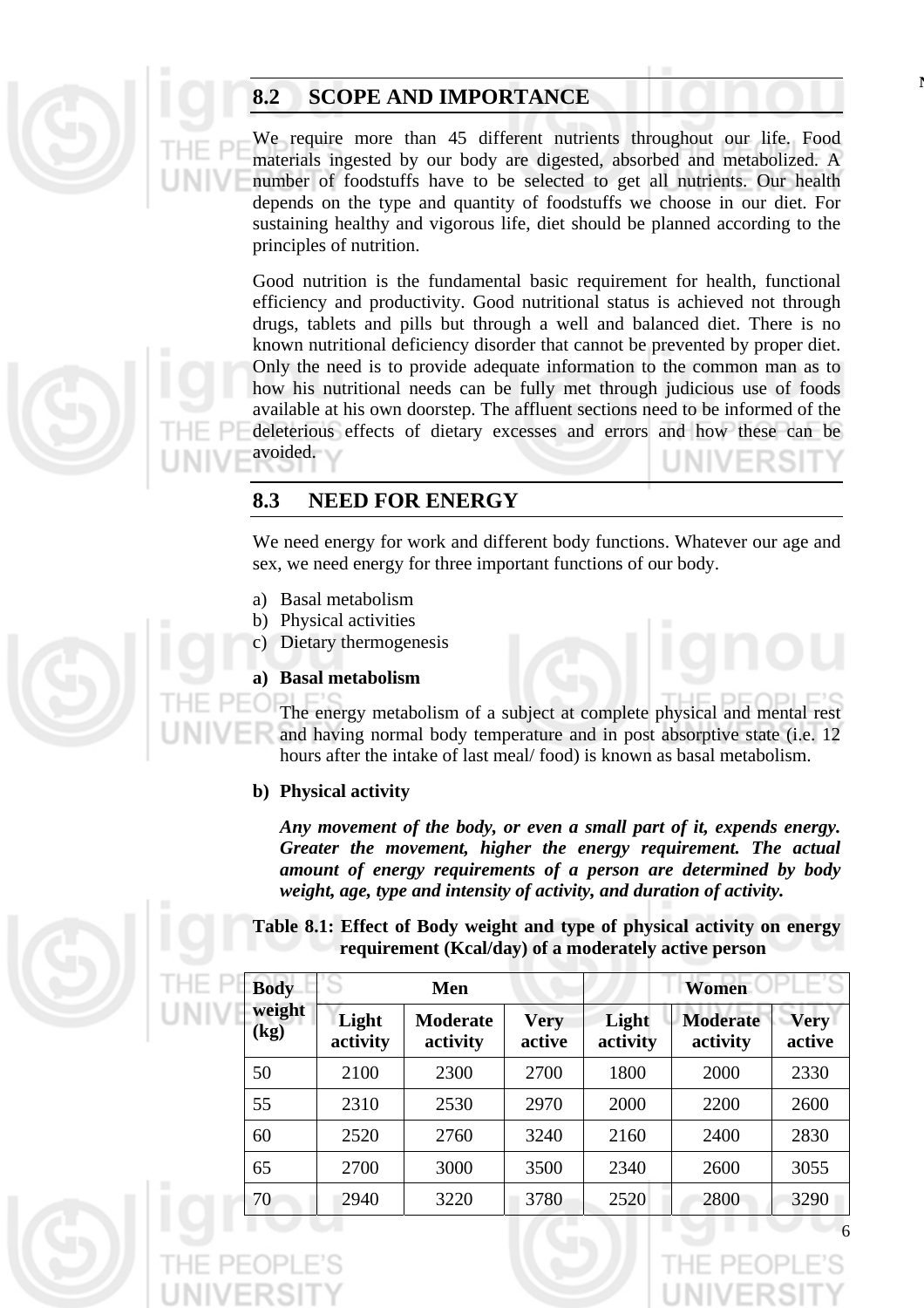# **Nutritional Aspects c) Dietary thermogenesis**

Thermogenesis can be induced by diet, which is called as dietary thermogenesis, specific dynamic action or thermic effect of food. It is the amount of energy utilized by the body to digest, absorb, transport and store the nutrients. It is between 5-10% of the total energy intake. For example, it was found that in a fasting dog requiring 400 kcal, feeding of 100 g carbohydrates produces 425 Kcal, 44.4 g of fat produces 416 Kcal and 100 g of proteins produces 520 Kcal of heat. The extra heat produced is obtained by oxidation of tissue constituents and the animal will be in negative energy balance. This stimulating effect of carbohydrates, fats and proteins on energy metabolism is called specific dynamic action. The SDA of proteins is highest (about 30 %) while that of carbohydrates and fats is only 6% and 4% respectively.

# **8.4 BASAL ENERGY METABOLISM**

Biochemical reactions (when body is at rest) are necessary to provide energy for maintenance of normal body temperature, breathing, heartbeat, muscle tone and other essential activities of cells and tissues. The basal metabolic rate is an expression of the amount of calories expended hourly in relation to the surface area of the body (calories/ meter $\frac{1}{2}$ / hour).

Basal metabolic rate (BMR) is influenced by following factors:

**Body surface area:** A person who is tall and has greater proportion of lean tissues normally requires more basal energy than a shorter person of same weight.

**Age:** Age affects BMR because it changes the lean body mass especially the amount of muscle. BMR is highest during first 2 years of life due to rapid growth and declines about 2 % per decade after 21 years of age.

**Gender:** In general BMR of women is lower (about 6-10 %) than men due to higher body fat and other factors.

Pregnancy produces a BMR 15-25 per cent above the normal. Lactation also increases BMR.

**Sleep:** BMR during sleep is about 5-10 per cent less than in waking sate.

**Environmental temperature:** BMR increases when environmental temperature is low. At high temperature, BMR may decrease to lower heat production by the body.

**Recent exercise:** Following a period of exercise BMR remains elevated for some time.

**Health factors:** An elevation of body temperature above  $98.6^{\circ}$  F increases BMR by 7 per cent for each degree. Prolonged undernutrition, hypothyroidism, depression etc. tend to decrease BMR. Hyperthyroidism, anger, fear and other strong emotions increase BMR.



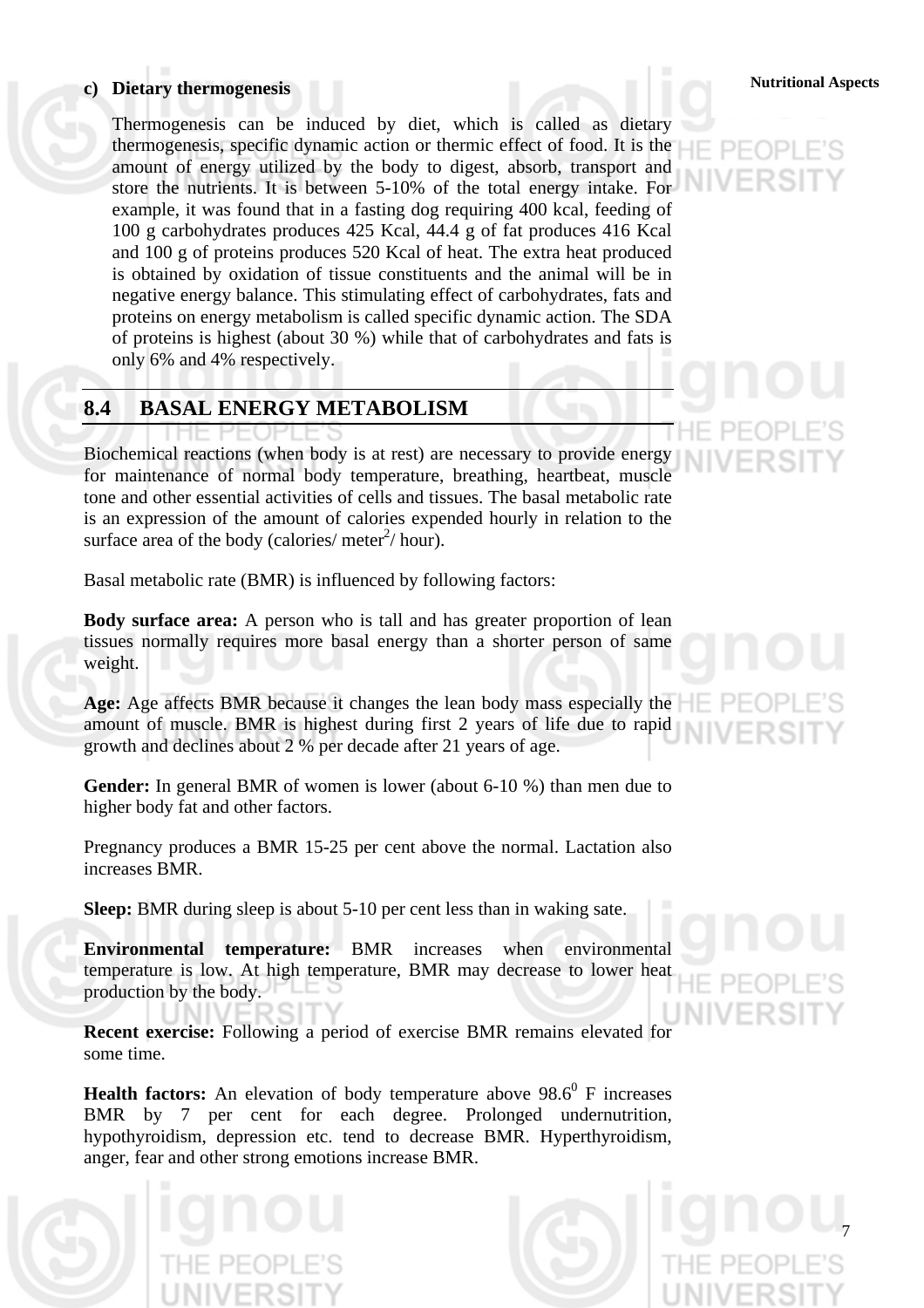# **8.5 ENERGY VALUE OF FOODS**

The energy yielding food factors are carbohydrates, proteins and fats. Vitamins and minerals do not provide energy, although they take part in liberating energy. Within the body, nutrients providing energy are oxidized in the cells with the help of catalysts. The process is one of continuous utilization of oxygen and production of  $CO<sub>2</sub>$ , water and heat:

| heat | Carbohydrates and fats | <u>( )っ</u> | $CO2 + water +$ |
|------|------------------------|-------------|-----------------|
| urea | Proteins               | Oxidation   | $CO2 + water +$ |

The energy value of foods depends on the quantity of carbohydrates, fats and proteins present in them. This can be determined by oxidizing a known weight of food in an instrument called bomb calorimeter and measuring the heat produced. The energy value of foods can be expressed in terms of kilocalories (Kcal) or mega joules (MJ).

One kilo calorie = 4.186 kilo joules 1000 kilo calorie =  $4.186 \times 10^3$  kilo joules or 4.186 mega joules 1 Mega joule  $= 1000$  kilo joules 1 Mega joule = 239 Kcal

1 Kilo calorie = 4.186 kilo joules

Addition of ghee or oil or butter to a food during preparation will increase the calorie content of that food. The average calorific value of pure carbohydrates, fats and proteins determined using the bomb calorimeter are:





**N**

8

The physiological energy value of carbohydrates, fats and proteins are 4,9,4 after making allowances for losses in digestion and metabolism.

# # **Check Your Progress Exercise 1**

**Note:** a) Use the space below for your answer.

b) Compare your answers with those given at the end of the unit.





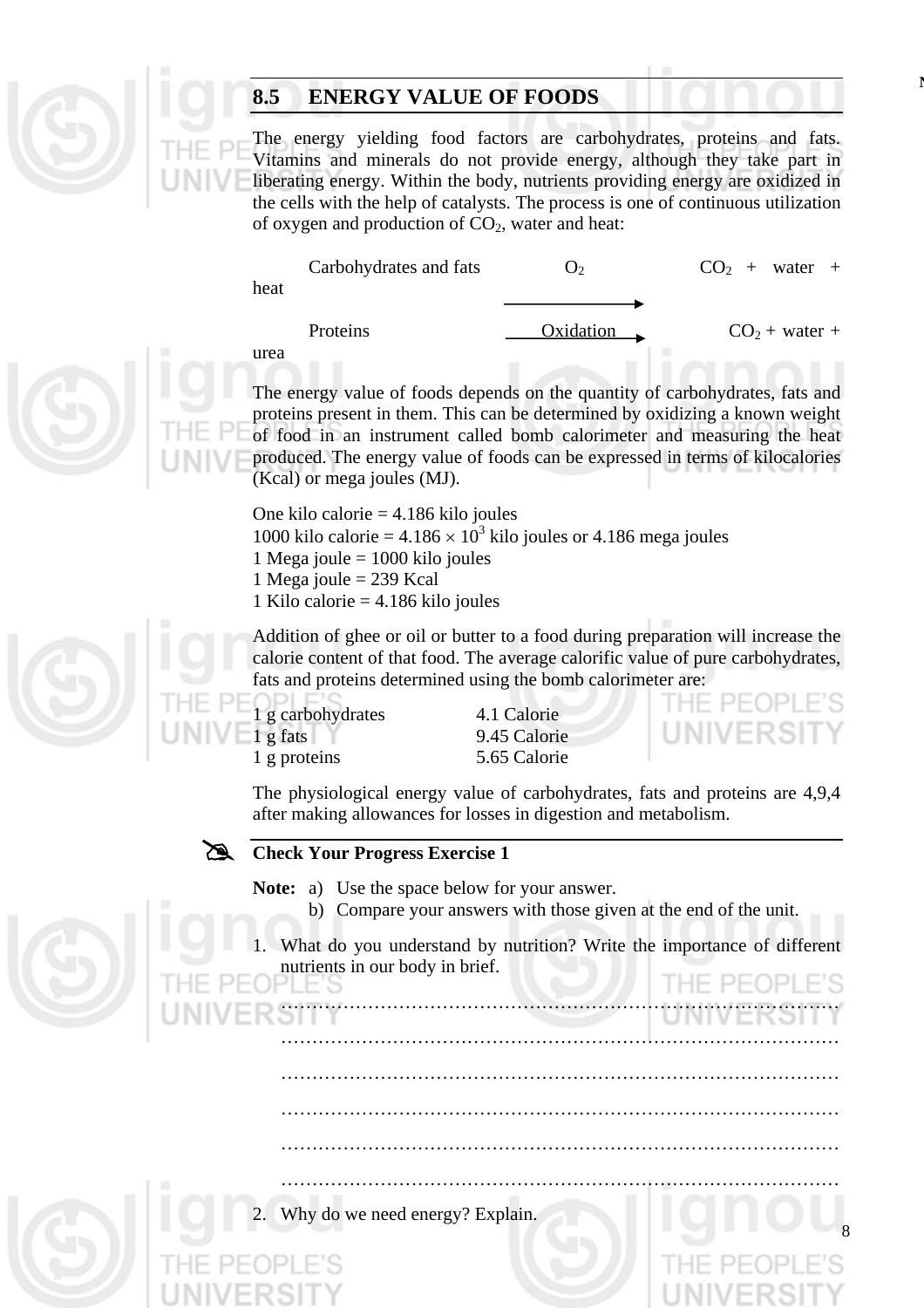

# **8.6 NUTRITIVE VALUE OF FOODS**

Foods can be broadly classified into (i) cereals and millets (ii) legumes and pulses (iii) oilseeds and nuts (iv) vegetables (v) fruits (vi) fats and oil (vii) egg, meat, fish and other animal foods (viii) milk and milk products (ix)  $\equiv \Box$ starchy and sugary foods and (x) spices and condiments.

## **Cereal and millets**

Cereals are the main source of energy in our diet. They contribute 70-80% of daily energy intake of majority of Indians. They also contribute significant quantities of proteins, calcium, and vitamin B complexes. Cereal proteins are deficient in an essential amino acid lysine. However, if supplemented with pulses rich in lysine, biological value of cereal products increases.

Cereals contain invisible fat that can meet more than 50 percent of our essential fatty acid requirement. Cereals are also fair source of calcium and iron. Ragi is rich in minerals especially calcium. Millets including ragi are rich in minerals and fibre. Millets are also rich in phytate and tannin, which bind minerals and hence interfere with their bioavailability. Cereals do not contain either vitamin C or vitamin A except that yellow maize and some varieties of sorghum contain small amounts of β-carotene.

## **Legumes and pulses**

Pulses are rich source of protein but do not contain vitamin C. They are a good source of B vitamins also. Germinated legumes are good source of vitamin C. Fermentation also improves the nutritive value particularly thiamin and niacin are enhanced. Legumes and pulses are also deficient in vitamin A, D, and  $B_{12}$ .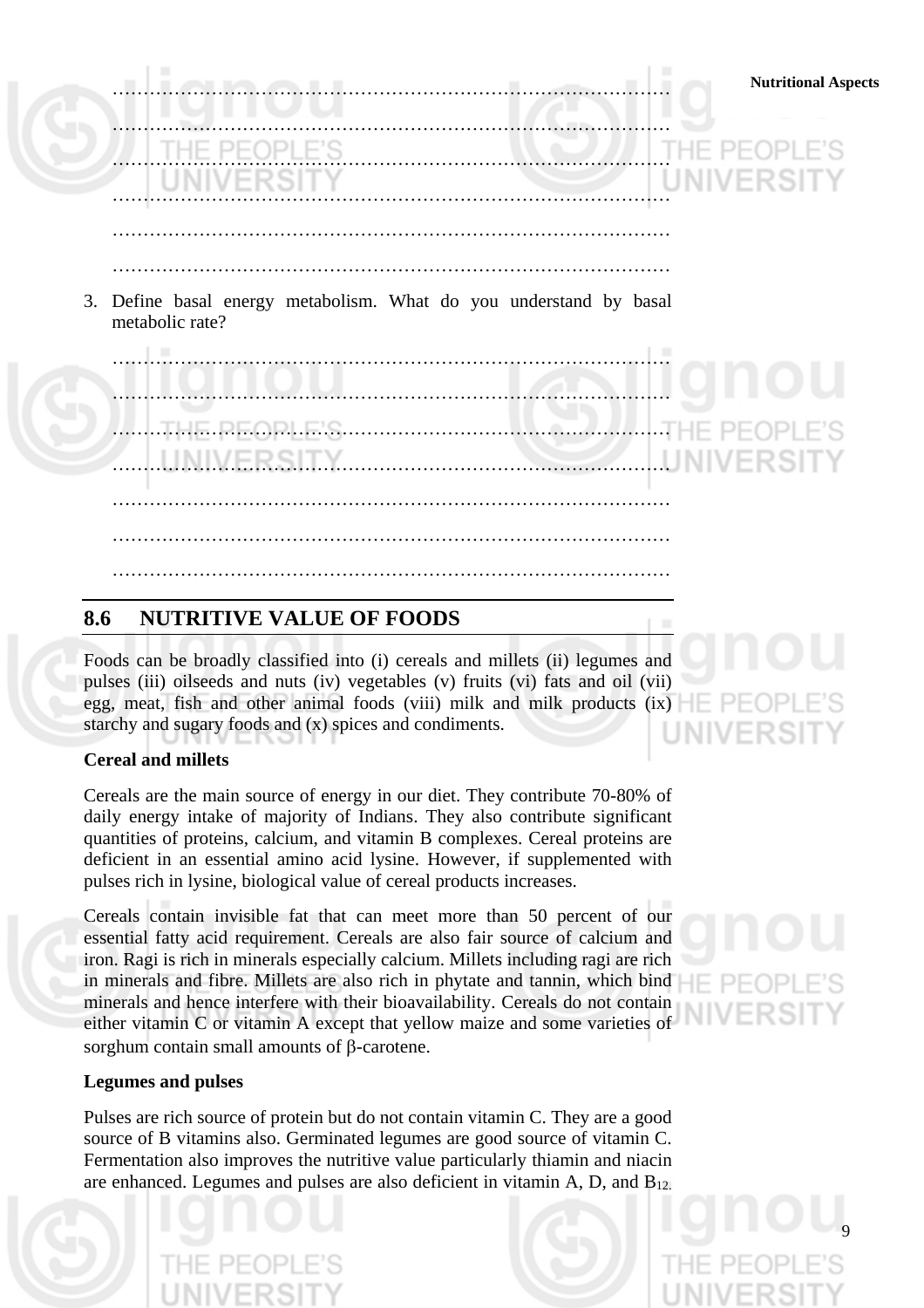Khesari dhal, consumed in some parts of the country may cause lathyrism if the consumption is more than 300 gm/day for 6 months.

| <b>Particulars</b>        | <b>Calories</b><br>(Kcal) | <b>Protein</b><br>(g) | Fat<br>(g) | <b>Fibre</b><br>(g) | Calcium<br>(mg)   | <b>Iron</b><br>(mg) | <b>Carotene</b><br>$(\mu g)$ |
|---------------------------|---------------------------|-----------------------|------------|---------------------|-------------------|---------------------|------------------------------|
| Bajra or<br>pearl millet  | 360                       | 11.6                  | 5.0        | 1.2                 | 0.05 <sub>g</sub> | 8.8                 | 132                          |
| <b>Barley</b>             | 335                       | 11.5                  | 1.3        | 3.9                 | 0.03 <sub>g</sub> | 3.7                 | 10                           |
| Maize, dry                | 342                       | 11.1                  | 3.6        | 2.7                 | 10                | 2.3                 | 90                           |
| Rice (raw,<br>milled)     | 345                       | 6.8                   | 0.5        | 0.2                 | 10                | 0.7                 |                              |
| Rice, puffed              | 325                       | 7.5                   | 0.1        | 0.3                 | 23                | 6.6                 |                              |
| Whole wheat<br>flour      | 341                       | 12.1                  | 1.7        | 1.9                 | 48                | 4.9                 |                              |
| Wheat bread,<br>white     | 245                       | 7.8                   | 0.7        | 0.2                 | 11                | 1.1                 |                              |
| Bengal gram,<br>whole     | 360                       | 17.1                  | 5.3        | 3.9                 | 202               | 4.6                 | 189                          |
| Bengal gram<br>dhal       | 372                       | 20.8                  | 5.6        | 1.2                 | 56                | 5.3                 | 129                          |
| <b>Black</b> gram<br>dhal | 347                       | 24.0                  | 1.4        | 0.9                 | 154               | 3.8                 | 38                           |
| Rajmah                    | 346                       | 22.9                  | 1.3        | 4.8                 | 260               | 5.1                 |                              |
| Red gram<br>dhal          | 335                       | 22.3                  | 1.7        | 1.5                 | 73                | 2.7                 |                              |
| Almond                    | 655                       | 20.8                  | 58.9       | 1.7                 | 230               | 5.09                | $\overline{0}$               |
| Coconut dry               | 662                       | 6.8                   | 62.3       | 6.6                 | 400               | 7.8                 | $\overline{0}$               |
| Gingelly<br>seeds         | 563                       | 18.3                  | 43.3       | 2.9                 | 1450              | 9.3                 | 60                           |
| Groundnut                 | 567                       | 25.3                  | 40.1       | 3.1                 | 90                | 2.5                 | 37                           |

**Table 8.2: Nutrients content of some commonly used cereals, legumes & nuts (values/ 100 g)**  $1.13.113.77$ 

**Source:** Nutritive value of Indian Foods, 1991.

## **Nuts and oilseeds**

Nuts and oilseeds (except coconut) are rich in proteins containing about 18-40 per cent. Soybean is the richest source in proteins (containing about 40 per cent). They do not contain much carbohydrates but are rich in B-vitamins. Groundnuts are particularly rich in thiamin and niacin. Sesame seeds are rich in calcium.

## **Fats and oils**

Fats and oils provide energy; vitamin A, E, D and K. Vegetable oils contain vitamin E and essential fatty acids (viz. linoleic and linolenic acids) except coconut and palm oils. Vegetable oils do not contain vitamin A and D except red-palm oil, which is exceptionally rich in carotene, a precursor of vitamin A.





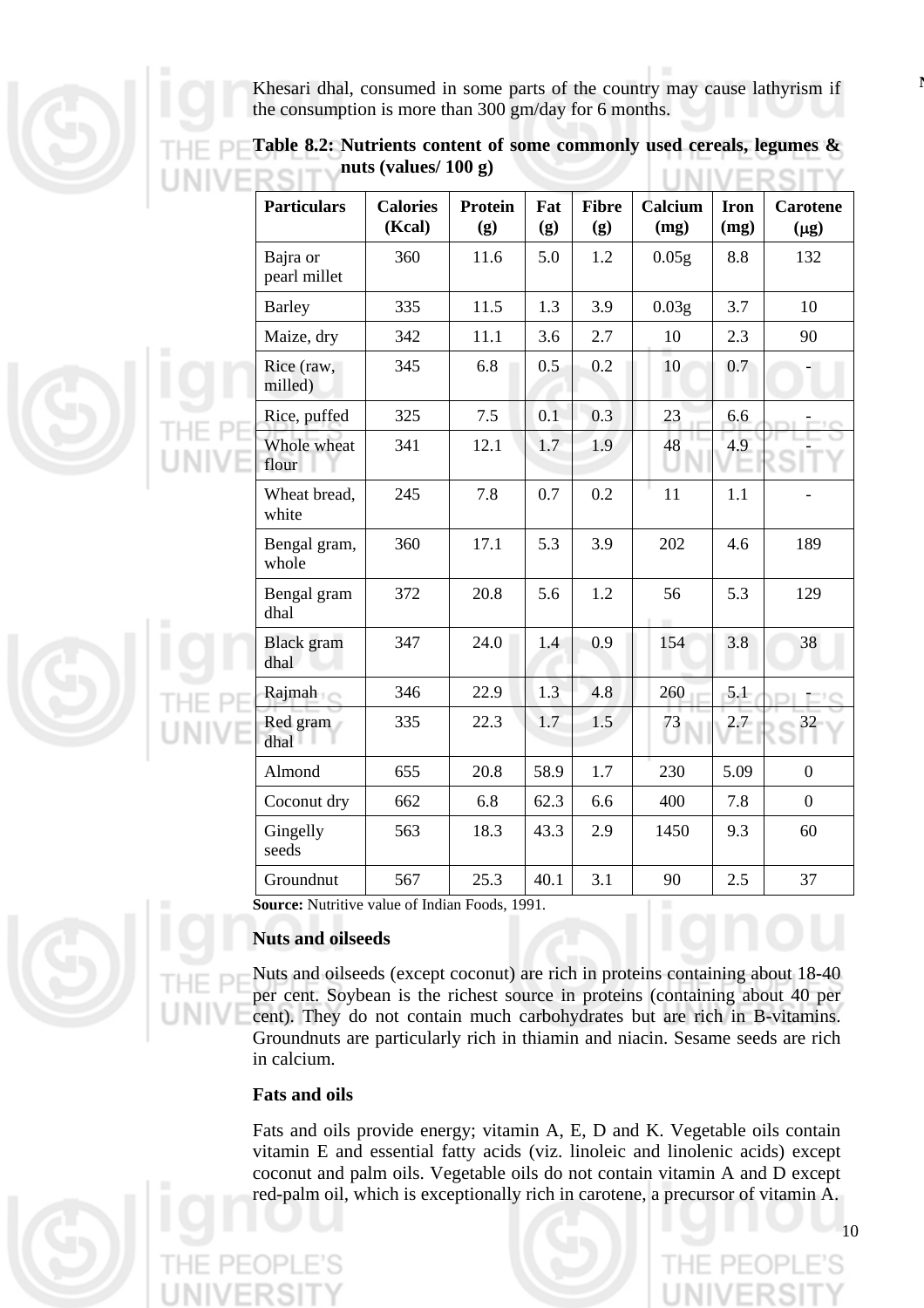| Table 8.3: Nutritive values of fats (per 100 g) |  |  | <b>Nutritional Aspects</b> |
|-------------------------------------------------|--|--|----------------------------|
|                                                 |  |  |                            |

| <b>Particulars</b>             | <b>Moisture</b><br>$\frac{1}{2}$ | Fat<br>$\left(\frac{6}{2}\right)$ | <b>Energy</b><br>(Kcal) | <b>Vitamin</b><br>$A$ (I.U.) | <b>Vitamin E</b><br>(mg) |  |
|--------------------------------|----------------------------------|-----------------------------------|-------------------------|------------------------------|--------------------------|--|
| <b>Butter</b>                  | 14                               | 86                                | 774                     | 700                          | 2.4                      |  |
| Ghee                           |                                  | 100                               | 900                     | 600                          | 2.0                      |  |
| Vegetable oils<br>and fats     |                                  | 100                               | 900                     |                              | $8 - 140$                |  |
| Red palm oil                   |                                  | 100                               | 900                     | 4000-<br>10,000              | $10 - 15$                |  |
| Margarine#                     | 14                               | 86                                | 774                     | 700                          | $10 - 50$                |  |
| Vanaspathi#<br># Processed fat |                                  | 100                               | 900                     | 700                          | $10-30$                  |  |

## **Vegetables**

Vegetables are termed as 'protective foods' due to their high vitamins and mineral content. These generally have high water content, low protein and energy and varying amount of dietary fibre. Vegetables can be broadly grouped into green leafy vegetables, roots and tubers, and other vegetables. Green leafy vegetables are good source of calcium, iron, carotene, dietary fibre, vitamin C and vitamin B-complexes except vitamin  $B_{12}$ .

VERSITY

## **Table 8.4: Nutritional compositions of green leafy vegetables**

| <b>Constituents</b>     | Range of values (per 100 g) |
|-------------------------|-----------------------------|
| Moisture $(g)$          | 79-92                       |
| Energy (Kcal)           | 32-96                       |
| Carbohydrates (g)       | $4 - 14$                    |
| Proteins $(g)$          | 109-607                     |
| Fat $(g)$               | $0.1 - 1.7$                 |
| Calcium (mg)            | 30-500                      |
| Iron $(mg)$             | $0.8 - 16.0$                |
| Carotene $(\mu g)$      | 1200-7500                   |
| Vitamin $C$ (mg)        | 48-200                      |
| Thiamin (mg)            | $0.05 - 0.16$               |
| Riboflavin (mg)         | $0.11 - 0.34$               |
| Nicotinic acid (mg)     | $0.4 - 1.8$                 |
| Folic acid (mg)         | $10 - 30$                   |
| Total dietary fibre (g) | $2 - 6$                     |

Roots and tubers are rich in carbohydrates mainly starch and provide energy. In general, these are poor in proteins, vitamin and minerals but carrot and yellow flesh variety of sweet potato, and yellow yam are good sources of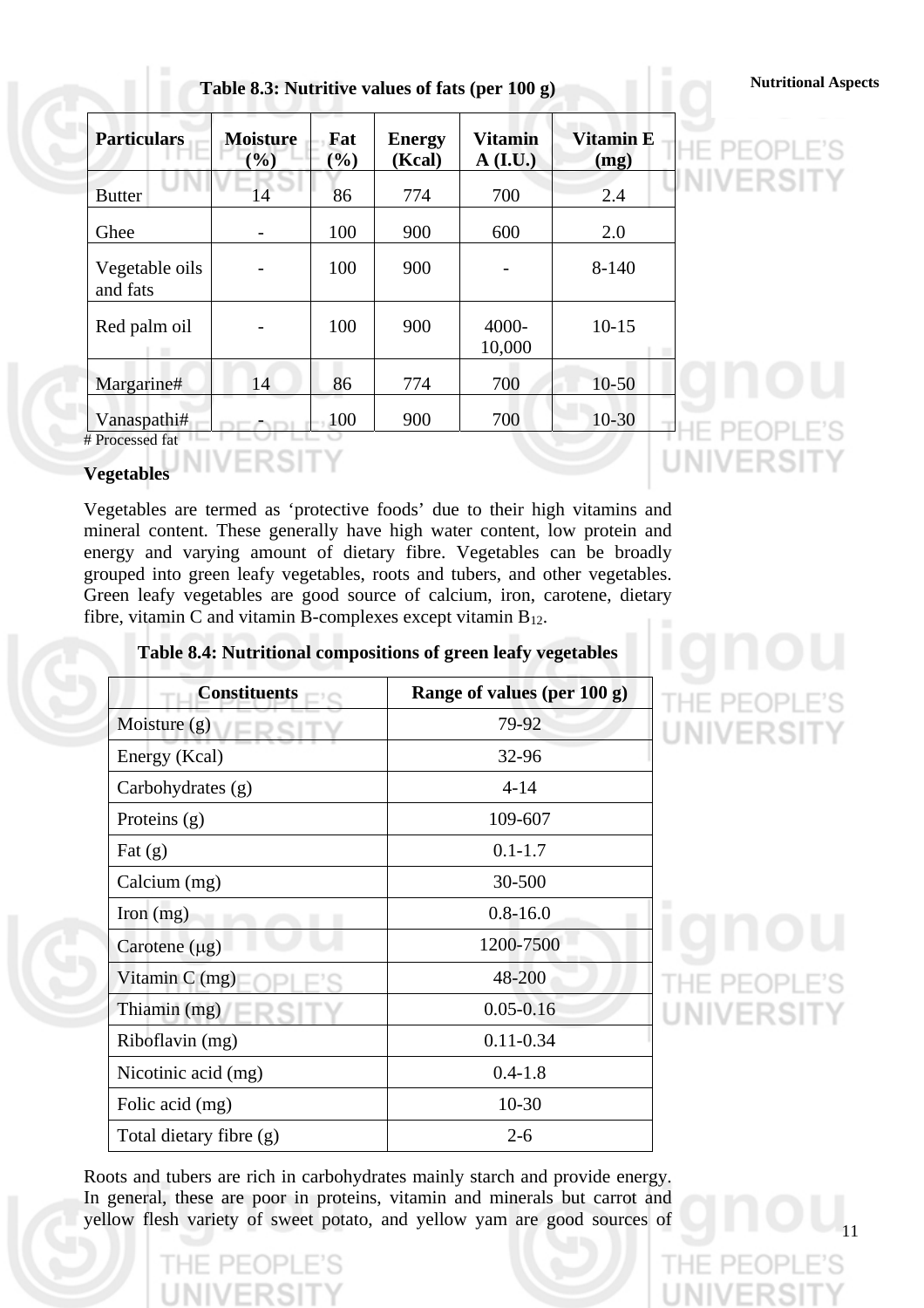

carotene. Potato is a fair good source of protein and vitamin C. Tapioca and yam are rich in calcium. Other vegetables (brinjal, okra, beans, all gourds, pumpkin, etc) not only provide variety to the diet but also provide vitamin C, some minerals, and fibre and thus add bulk to the diet.  $\Box$ 

**Fruits** 

**LINIVERS** 

Fruits are priced for their vitamin and minerals content. Amla (600 mg/ 100g), guava (212 mg/ 100g) are rich source of vitamin C. Some fruits like banana and mango provide high calorie because of high sugar content. Eating fruits raw and fresh makes the vitamins and minerals present in them easily available to the body. Dried fruits like raisins, dates and apricots are good source of iron and calcium. Fruits also contain dietary fibre.

## **Foods from animal origin**

Milk is almost a complete and ideal food. Milk and milk products like paneer, curd, khoa, etc. are good source of proteins, calcium, riboflavin and vitamin  $B_{12}$  but very poor in iron and vitamin C content. Milk does not contain vitamin E.

Eggs contain all nutrients except vitamin C and dietary fibre. Eggs contain proteins of very high biological value. Egg white contains about 12% proteins and some of B-vitamins but is devoid of fat and vitamin A. Egg yolk contains about 15% proteins, 3% fat, rich in vitamin A, iron, B-vitamins and vitamin D.

Flesh foods like meat, poultry and fish are rich in good quality proteins (18- 22%) and vitamin B-complexes. Meat does not contain vitamin A, C and D. Fatty fish contain some vitamins A and D. Liver is rich in vitamin A and richest source of vitamin B12.

**Table 8.5: Nutritive value of some commonly used foods of animal origin (values/ 100 g) I INIVED SITV** 

| <b>Particulars</b> | <b>Calories</b><br>(Kcal) | <b>Protein</b><br>(g) | Fat<br>(g) | Calcium<br>(mg) | <b>Iron</b><br>(mg) | <b>Carotene</b><br>$(\mu g)$ |
|--------------------|---------------------------|-----------------------|------------|-----------------|---------------------|------------------------------|
| Milk $(cow's)$     | 67                        | 3.2                   | 4.1        | 120             | 0.2                 | 174                          |
| Curd (cow<br>milk) | 60                        | 3.1                   | 4.0        | 149             | 0.2                 | 102                          |
| Egg (hen)          | 173                       | 13.3                  | 13.3       | 60              | 2.1                 | 600                          |
| Mutton<br>(muscle) | 194                       | 18.5                  | 13.3       | 150             | 2.5                 |                              |
| Pork (muscle)      | 114                       | 18.7                  | 4.4        | 30              | 2.2                 |                              |

## **Other foods**

Foods like sugar, jaggery, glucose, honey, custard powder, sago etc. mainly contain carbohydrates and provide energy.

Condiments and spices are accessory foods used for flavouring purposes to enhance the palatability of products. These are used in small amounts and their contribution to nutrient intake is very limited.

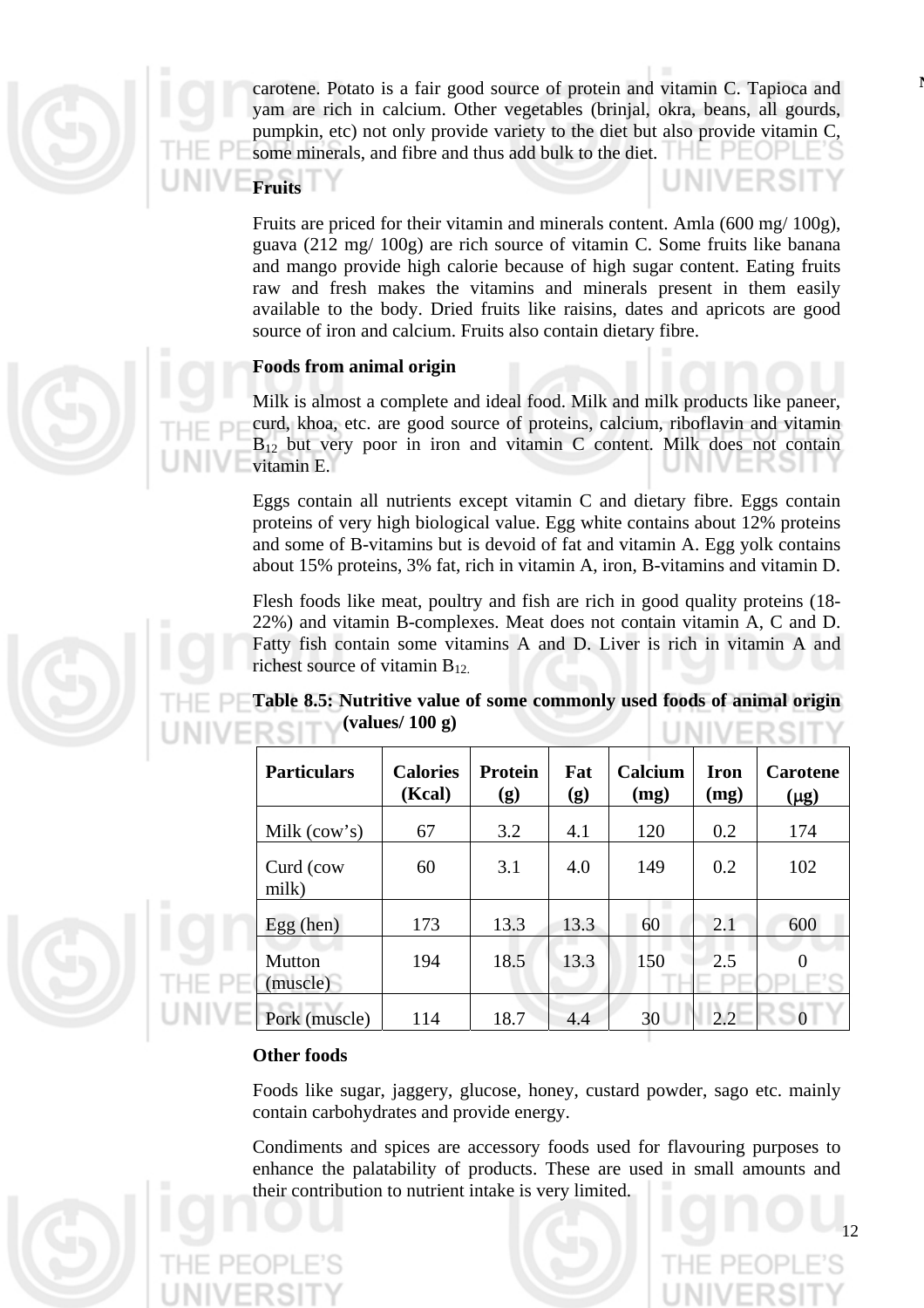# **8.7 FOOD PYRAMID**

The food pyramid is an outline to show the groups of foods that make a balanced diet. It is a general guideline that lets you choose a variety of foods from different food groups to get the various nutrients in right proportions. Its pyramid shape helps to explain which foods should be eaten more or less. The foods that make up the base of the pyramid i.e. widest part should provide the bulk of our diet. As you go up the pyramid, the amounts of different foods get smaller. Each of these food groups provide some, but not all, of the nutrients we need. Foods in one group can't replace those in another. No one-food group is more important than another - for good health, we need them all. The USDA has made some recommendation and provides a set of guidelines for healthy eating, represented in Figure 8.1.



**Nutritional Aspects**

13



New guidelines emphasise more as weight control, whole grains, plant oils, vegetables & fruits and less on consumption of red meat, butter and refined foods such as white rice, white bread, pasta, etc.

# **8.8 DIGESTIVE PROCESS**

Food do not get absorbed into the body as such except only a few substances namely water, simple sugars and some of mineral salts and vitamins. The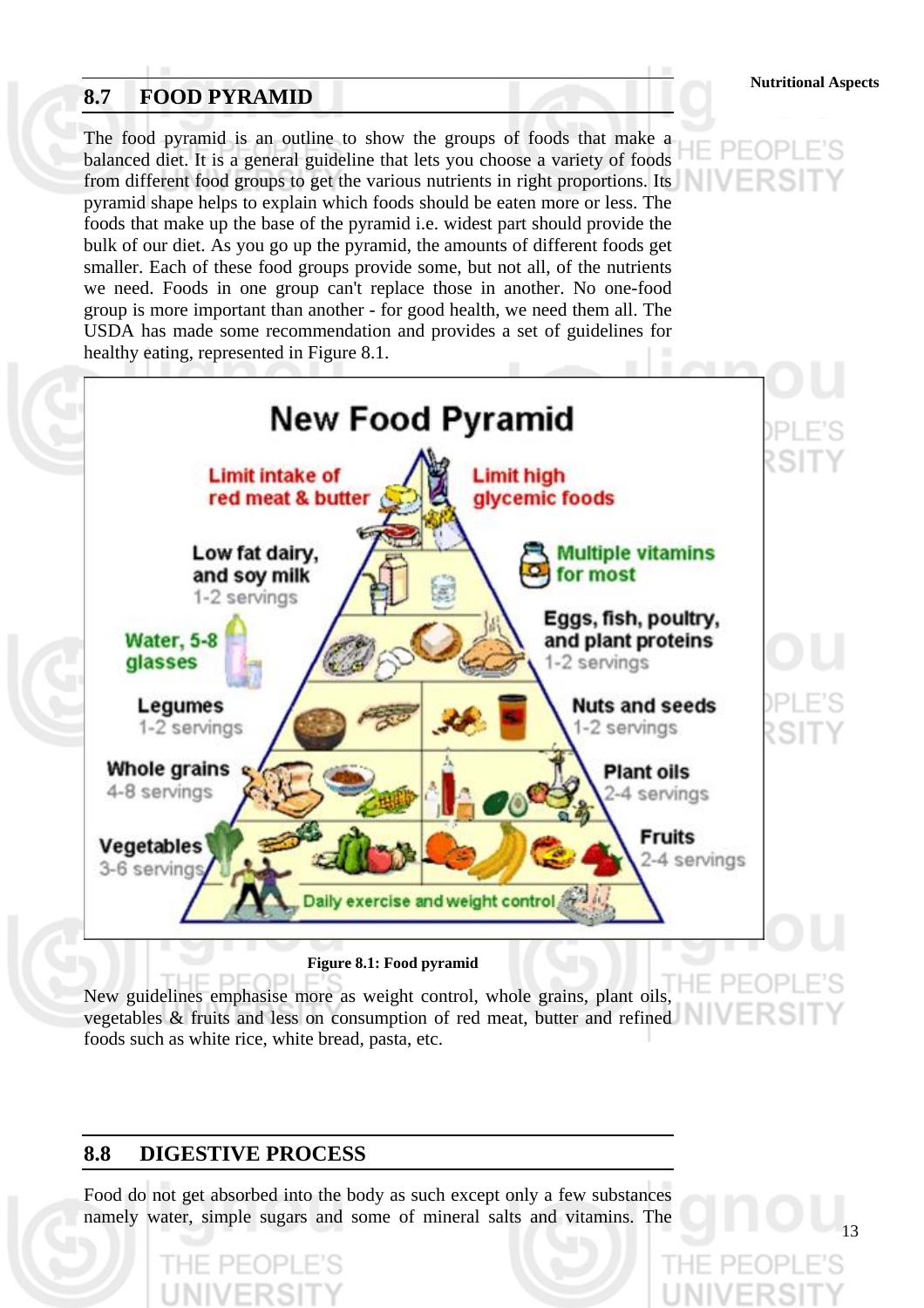

principal component of food namely carbohydrates, fats and proteins undergo digestion.

## **8.8.1 Digestion of Carbohydrates**

Digestion of cooked starch by salivary amylase begins in the mouth. This continues in the stomach for 10-15 minutes, till the food get mixed with gastric juice and action of amylase ceases due to high acidity.

A greater part of starch and glycogen present in food is digested by pancreatic amylase in small intestine.



The resulting monosaccharides viz. glucose, fructose, galactose are absorbed in small intestine. Cellulose, hemicellulose, pectin etc. are not digested and excreted as such.

## **8.8.2 Digestion of Proteins**

Hydrolysis of proteins is accomplished by proteases secreted in gastric juice, pancreatic juice and in the small intestine.

**Gastric digestion:** The proteolytic enzyme present in gastric juice is pepsin. Since food remains in stomach for short time, pepsin hydrolyses dietary proteins mainly into a mixture of polypeptides.

Dietary protein Pepsin Polypeptides

IF PFOPI

14

**Digestion in small intestine:** The main digestion of polypeptides produced in stomach takes place in small intestines. The proteases involved in digestion are trypsin, chymotrypsin and carboxypeptidase secreted in pancreatic juice and amino peptidases present in intestinal mucosa.

- Protein and Polypeptides Trypsin and Chymotrypsin Peptide + amino acids
- 
- 
- 
- 
- Peptides Carboxy peptidase Amino acids • Peptides Amino peptidases Amino acids • Dipeptides Dipeptidase Amino acids • Tripeptides Tripeptidases Amino acids

The resulting amino acids are absorbed in small intestine.

**8.8.3 Digestion of Fat**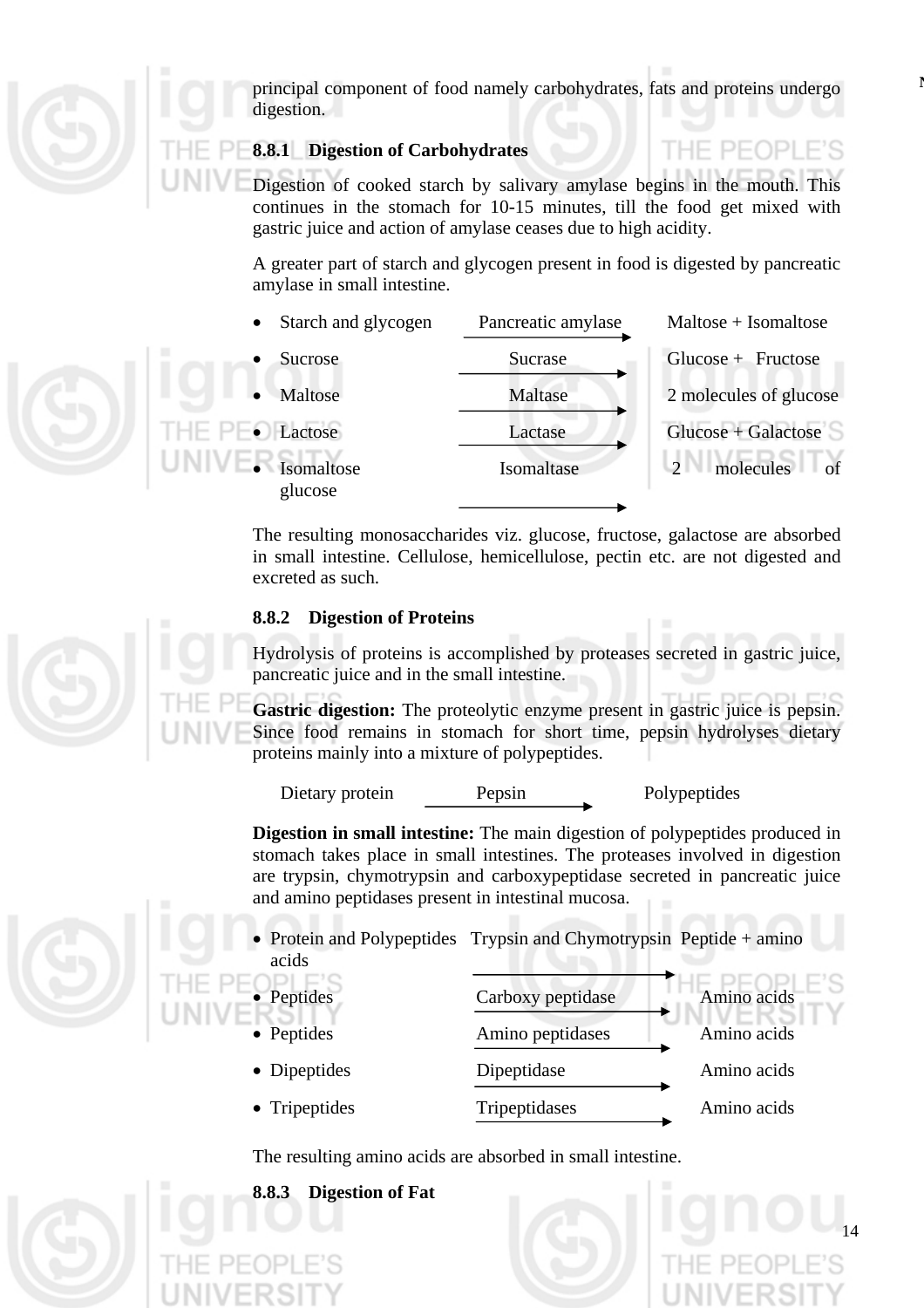**Nutritional Aspects** Almost all fats present in our meal are triglycerides. Only a small fraction of dietary fat consists of cholesterol esters and phospholipids. Fats are primarily hydrolyzed in the small intestine. In stomach gastric lipase brings about some hydrolysis of finely divided fats only such as egg yolk and cream. Brief description of digestion and absorption of fat is given below. **TENTIVE** 

'S

| 3-10% absorbed Triglycerides and diglycerides<br>Lymphatic vessels<br>as micelle $\rightarrow$<br>may be hydrolysed by intestinal<br>(lacteals)<br>lipase into monoglycerides &<br>Lipase<br>fatty acids<br>3-10% absorbed<br>Lipase<br>as micelle $\rightarrow$<br>Monoglycerides<br>+ fatty acids<br>60-68% absorbed Resynthesis of neutral fat,<br>as micelle $\rightarrow$<br>Phospholipids and cholesterol<br>esters and formation of<br>Lipase<br>chylomicrons<br>20% absorbed<br>Glycerol+ fatty acids<br>as micelle<br>Phospholipids<br>Phospholipase<br>$Glycerol + fatty acids$<br>(choline etc.)<br>+ phosphoric acid<br>Absorption<br>+ organic base<br>Cholesterol esters<br>Cholesterol esterase<br>Portal blood<br>$Cholesterol + fatty acids$<br>Absorption<br>Short chain fatty acids Absorption<br>Short chain fatty acids Short chain fatty acids $(C_4-C_{10})$<br>$(C_4-C_{10})$<br>$(C_4$ - $C_{10})$<br>$\blacktriangleright$ Glycerol<br>Absorption<br>Glycerol<br>Glycerol<br><b>Check Your Progress Exercise 2</b><br>a) Use the space below for your answer.<br>Note:<br>b) Compare your answers with those given at the end of the unit.<br>What are different foods? Write the importance of fruits and vegetables. | <b>Reaction in intestinal lumen</b>                 | <b>Reaction within intestinal wall</b> | Mode of entry<br>into circulation |
|--------------------------------------------------------------------------------------------------------------------------------------------------------------------------------------------------------------------------------------------------------------------------------------------------------------------------------------------------------------------------------------------------------------------------------------------------------------------------------------------------------------------------------------------------------------------------------------------------------------------------------------------------------------------------------------------------------------------------------------------------------------------------------------------------------------------------------------------------------------------------------------------------------------------------------------------------------------------------------------------------------------------------------------------------------------------------------------------------------------------------------------------------------------------------------------------------------------------------------------------------|-----------------------------------------------------|----------------------------------------|-----------------------------------|
|                                                                                                                                                                                                                                                                                                                                                                                                                                                                                                                                                                                                                                                                                                                                                                                                                                                                                                                                                                                                                                                                                                                                                                                                                                                  | Fat (Triglyceride)<br>Diglycerides<br>+ fatty acids |                                        |                                   |
|                                                                                                                                                                                                                                                                                                                                                                                                                                                                                                                                                                                                                                                                                                                                                                                                                                                                                                                                                                                                                                                                                                                                                                                                                                                  |                                                     |                                        |                                   |
|                                                                                                                                                                                                                                                                                                                                                                                                                                                                                                                                                                                                                                                                                                                                                                                                                                                                                                                                                                                                                                                                                                                                                                                                                                                  |                                                     |                                        |                                   |
|                                                                                                                                                                                                                                                                                                                                                                                                                                                                                                                                                                                                                                                                                                                                                                                                                                                                                                                                                                                                                                                                                                                                                                                                                                                  |                                                     |                                        |                                   |
|                                                                                                                                                                                                                                                                                                                                                                                                                                                                                                                                                                                                                                                                                                                                                                                                                                                                                                                                                                                                                                                                                                                                                                                                                                                  |                                                     |                                        |                                   |
|                                                                                                                                                                                                                                                                                                                                                                                                                                                                                                                                                                                                                                                                                                                                                                                                                                                                                                                                                                                                                                                                                                                                                                                                                                                  |                                                     |                                        |                                   |
|                                                                                                                                                                                                                                                                                                                                                                                                                                                                                                                                                                                                                                                                                                                                                                                                                                                                                                                                                                                                                                                                                                                                                                                                                                                  |                                                     |                                        |                                   |
|                                                                                                                                                                                                                                                                                                                                                                                                                                                                                                                                                                                                                                                                                                                                                                                                                                                                                                                                                                                                                                                                                                                                                                                                                                                  |                                                     |                                        |                                   |
|                                                                                                                                                                                                                                                                                                                                                                                                                                                                                                                                                                                                                                                                                                                                                                                                                                                                                                                                                                                                                                                                                                                                                                                                                                                  |                                                     |                                        |                                   |
|                                                                                                                                                                                                                                                                                                                                                                                                                                                                                                                                                                                                                                                                                                                                                                                                                                                                                                                                                                                                                                                                                                                                                                                                                                                  |                                                     |                                        |                                   |
|                                                                                                                                                                                                                                                                                                                                                                                                                                                                                                                                                                                                                                                                                                                                                                                                                                                                                                                                                                                                                                                                                                                                                                                                                                                  |                                                     |                                        |                                   |
|                                                                                                                                                                                                                                                                                                                                                                                                                                                                                                                                                                                                                                                                                                                                                                                                                                                                                                                                                                                                                                                                                                                                                                                                                                                  |                                                     |                                        |                                   |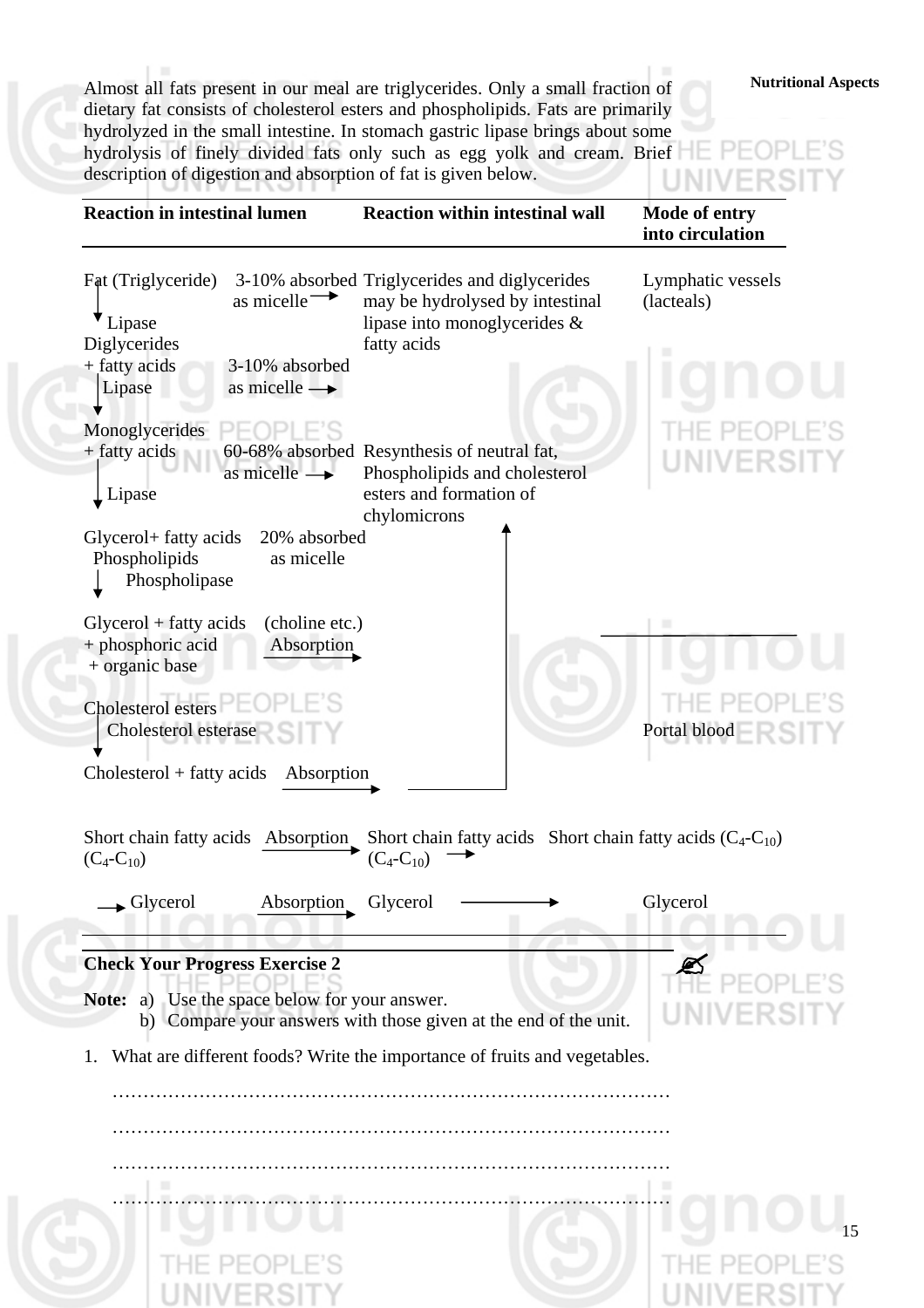- Define food pyramid. What is the importance of food pyramid in food selection for the diet? ……………………………………………………………………………… …………………………………………………… ……………………………………………………………………………… ……………………………………………………………………………… ……………………………………………………………………………… ……………………………………………………………………………… 3. Explain the term 'digestion'. Write the different enzymes, which are important for digestion of carbohydrates, proteins and fats. ……………………………………………………………………………… ……………………………………………………………………………… ……………………………………………………………………………… ……………………………………………………………………………… ………………………………………………………………………………
- 

# **8.9 DIETARY ALLOWANCES, STANDARDS AND BALANCED DIETS FOR DIFFERENT AGE GROUPS: CHILDREN, ADULTS, PREGNANT AND LACTATING WOMEN, OLD PEOPLE**

………………………………………………………………………………

# **8.9.1 Dietary Allowances and Standards**

Dietary allowances are measures of nutritional need in terms of specific amount of nutrients that a person should receive every day to achieve full growth and development potential. The Nutrition Advisory Committee of Indian Council of Medical Research (1989) recommended the dietary allowances of different nutrients, which are presented in Table 1.11. Reference man is between 20-39 years of age, weighs 60 kg, free from diseases and physically fit for active work. Reference woman is between 20- 39 years, weighs 50 kg and healthy.

# **8.9.2 Balanced Diets for Different Age Groups**

A balanced diet is one which includes a variety of foods in such quantities and proportion that the need for nutrients is adequately met to promote and maintain the health. Food requirement will differ according to age, sex, physical activity, and physiological state viz. pregnancy, lactation etc.

16 Balanced diets for different age groups, sex, moderate activity and physiological state are given in Table 8.6 to 8.10. These diets are formulated using food exchange system suggested by Gopalan et al. (1991) and recommended dietary allowances of nutrients for Indians (I.C.M.R, 1989).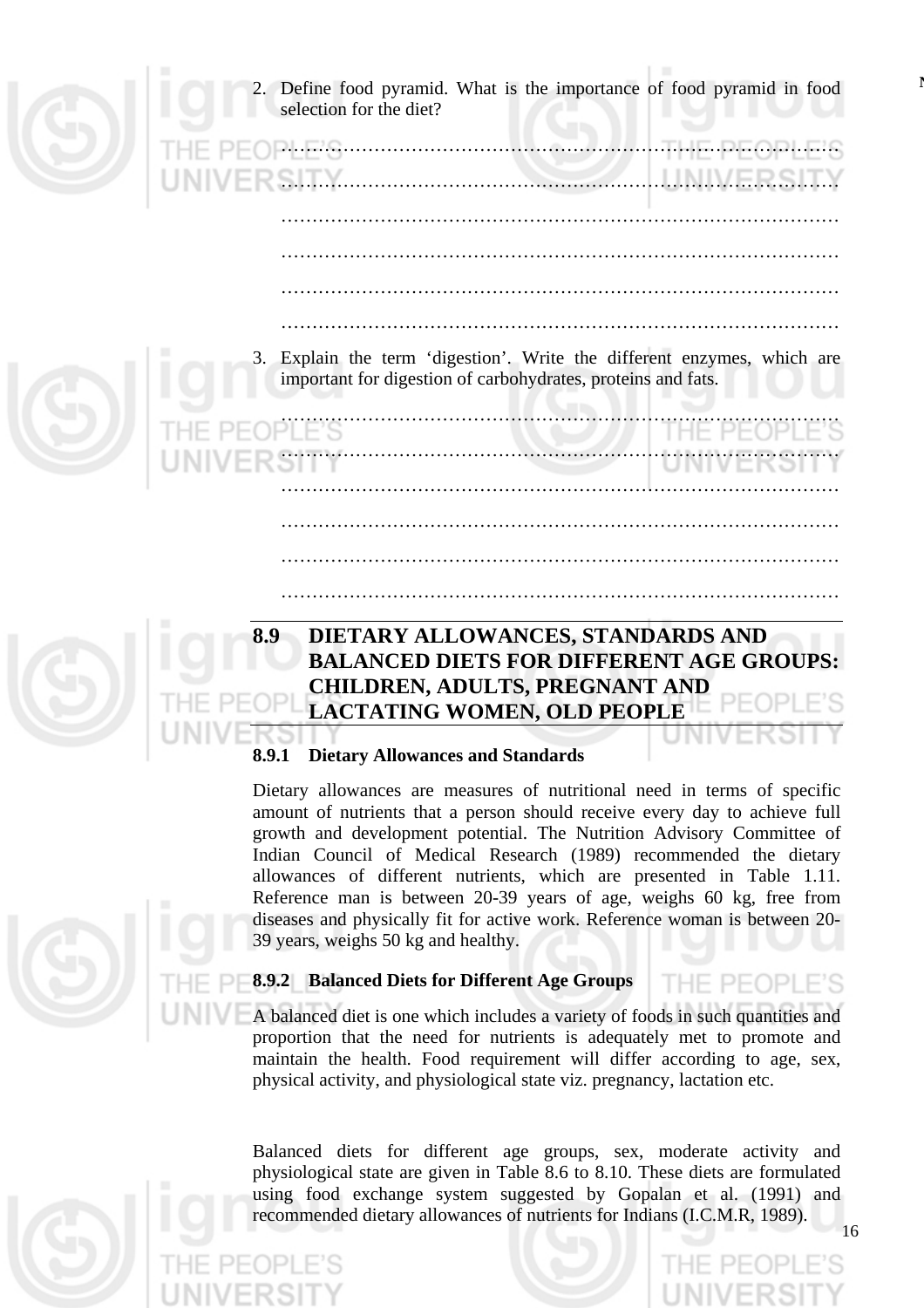**Nutritional Aspects** The food stuffs given in these tables should be considered as raw food items that represent a food group, for example, cereals may include wheat, bread, rice, puffed rice, maize etc. depending upon the dietary habits of individual/ family. THE PEOPLE'S Ιł

Mother's milk is the best food for newborns and infants up to 6 months of age. Afterwards, supplementary foods along with milk, is necessary. Strained fruit juices and soups, mashed banana, papaya, sago porridge, rice porridge, soft boiled egg yolk, mashed and well cooked khitcheri etc. may form the supplementary foods for the infants.

| <b>Food stuffs</b>                              |      | 1-3 years    | 4-6 years |              |      | 7-9 years    |
|-------------------------------------------------|------|--------------|-----------|--------------|------|--------------|
| (g/caput/day)                                   | Veg. | Non-<br>veg. | Veg.      | Non-<br>veg. | Veg. | Non-<br>veg. |
| Cereals                                         | 120  | 120          | 200       | 200          | 250  | 250          |
| Pulses                                          | 20   | 20           | 40        | 40           | 50   | 50           |
| Green leafy vegetables                          | 50   | 50           | 50        | 50           | 50   | 50           |
| Other vegetables                                | 30   | 30           | 50        | 50           | 75   | 75           |
| Fruits                                          | 50   | 50           | 50        | 50           | 100  | 100          |
| Milk*                                           | 400  | 300          | 400       | 300          | 400  | 300          |
| Fats and oils                                   | 20   | 20           | 20        | 20           | 25   | 30           |
| Sugar and jaggery                               | 20   | 20           | 40        | 40           | 30   | 30           |
| Eggs or meat<br><b>Approximate</b><br>nutrients |      | 50           |           | 50           |      | 50           |
| Carbohydrates                                   | 158  | 153          | 256       | 251          | 334  | 284          |
| Proteins                                        | 34   | 36           | 47        | 49           | 53   | 57           |
| <b>Total fats</b>                               | 46   | 46           | 46        | 46           | 41   | 56           |
| Energy (kcal)                                   | 1258 | 1228         | 1689      | 1659         | 1933 | 1946         |

## **Table 8.6: Balanced diets for children (1-9 years old)**

**\***Buffalo milk. If cow milk is to be taken, increase the amount by one and half times

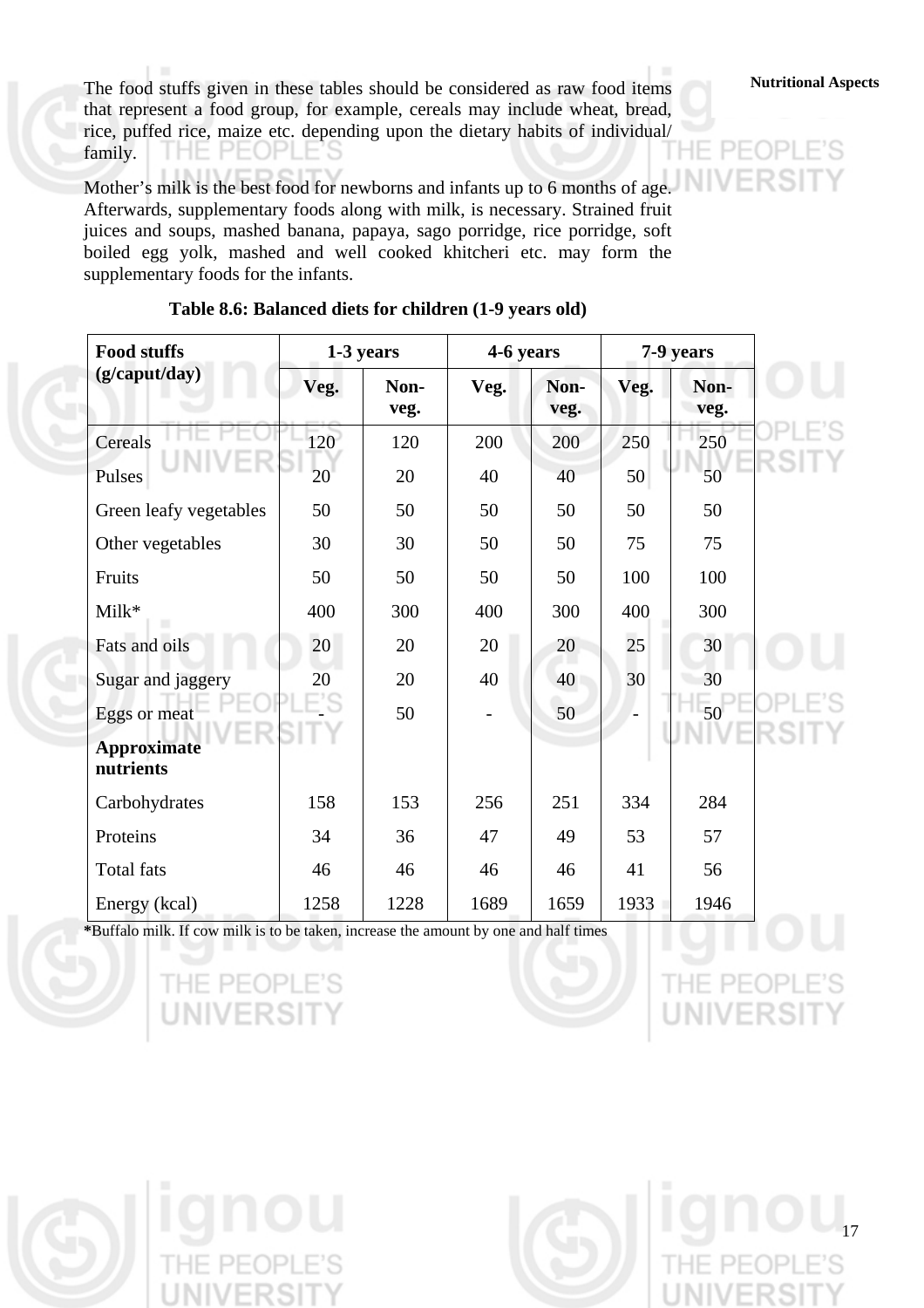|  | <b>Food stuffs</b>                            |      | <b>10-12 years</b> |                                             | <b>13-15 years</b> |                    | <b>16-18 years</b> |
|--|-----------------------------------------------|------|--------------------|---------------------------------------------|--------------------|--------------------|--------------------|
|  | (g/caput/day)                                 | Veg. | Non-<br>veg.       | Veg.                                        | Non-<br>veg.       | Veg.               | Non-<br>veg.       |
|  | Cereals                                       | 300  | 300                | 350                                         | 350                | 390                | 390                |
|  | Pulses                                        | 50   | 50                 | 50                                          | 50                 | 60                 | 60                 |
|  | Green leafy<br>vegetables                     | 75   | 75                 | 100                                         | 100                | 100                | 100                |
|  | Other vegetables                              | 75   | 75                 | 100                                         | 100                | 100                | 100                |
|  | Fruits                                        | 100  | 100                | 50                                          | 50                 | 50                 | 50                 |
|  | Milk                                          | 400  | 300                | 400                                         | 300                | 400                | 300                |
|  | Fats and oils                                 | 30   | 30                 | 30                                          | 30                 | 30                 | 30                 |
|  | Sugar and jaggery                             | 40   | 40                 | 25                                          | 25                 | 30                 | 30                 |
|  | Groundnut                                     | 25   | 25                 | 25                                          | 25                 | 25                 | 25                 |
|  | Eggs or meat                                  |      | 60                 |                                             | 60                 |                    | 60                 |
|  | <b>Approximate</b><br>nutrients               |      |                    |                                             |                    |                    |                    |
|  | Carbohydrates                                 | 394  | 345                | 381                                         | 376                | 423                | 367                |
|  | Proteins                                      | 58   | 63                 | 71                                          | 75                 | 77                 | 83                 |
|  |                                               |      |                    |                                             |                    |                    |                    |
|  | <b>Total fats</b>                             | 43   | 57                 | 66                                          | 67                 | 66                 | 86                 |
|  | Energy (kcal)                                 | 2189 | 2182               | 2451<br>Table 8.8: Balanced diets for girls | 2437               | 2640               | 2635               |
|  | <b>Food stuffs</b>                            |      | $10-12$ years      |                                             |                    | <b>13-18 years</b> |                    |
|  | (g/caput/day)                                 |      | Veg.               | Non-veg.                                    |                    | Veg.               | Non-veg.           |
|  | Cereals                                       |      | 250                | 250                                         |                    | 250                | 250                |
|  | Pulses                                        |      | 50                 | 50                                          |                    | 50                 | 50                 |
|  | Green leafy vegetables                        |      | 75                 | 75                                          |                    | 150                | 150                |
|  | Other vegetables                              |      | 50                 | 50                                          |                    | 100                | 100                |
|  | Fruits                                        |      | 100                | 100                                         |                    | 50                 | 50                 |
|  | Milk                                          |      | 400                | 300                                         |                    | 400                | 300                |
|  | Fats and oils                                 |      | 30                 | 30                                          |                    | 25                 | 25                 |
|  | Sugar and jaggery                             |      | 30                 | 30<br>25                                    |                    | 25                 | 25                 |
|  | Groundnut                                     |      | 25                 | 60                                          |                    | 25                 | $^{25}$<br>60      |
|  | Eggs or meat                                  |      |                    |                                             |                    |                    |                    |
|  | <b>Approximate nutrients</b><br>Carbohydrates |      | 298                | 293                                         |                    | 303                | 299                |
|  | Proteins                                      |      | 54                 | 28                                          | 61                 |                    | 64                 |
|  | <b>Total fats</b>                             |      | 56                 | 57                                          | 51                 |                    | 62                 |

**N**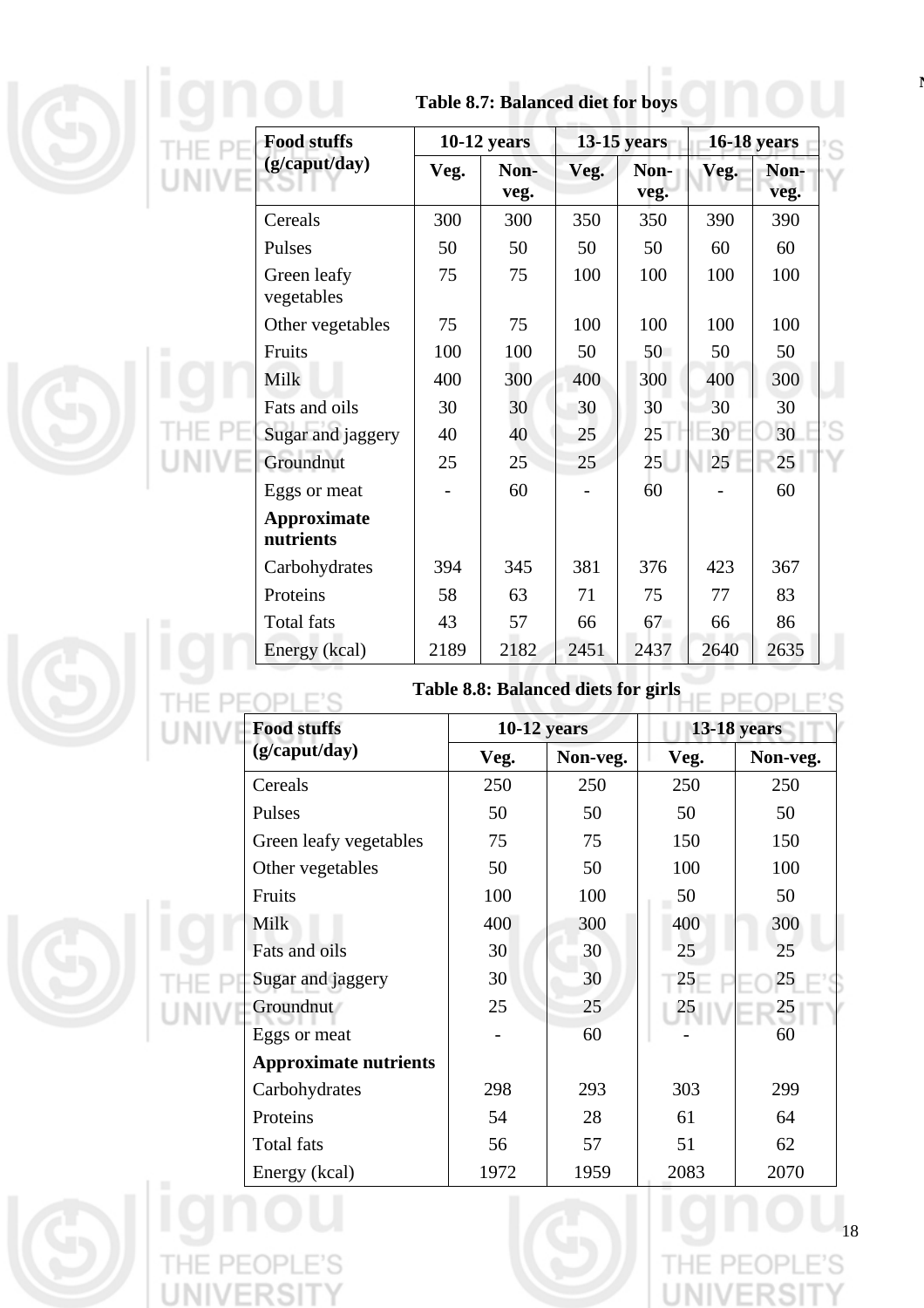# Table 8.9: Balanced diet for adult man & woman (moderate worker) **Nutritional Aspects**

E PEOPLE'S<br>I**IVERSITY** 

<sup>19</sup>

E'S

PE(

**IIVERSIT** 

| <b>Food stuffs</b>        |      | Man          |      |              | Woman      |            |  |
|---------------------------|------|--------------|------|--------------|------------|------------|--|
| (g/caput/day)             | Veg. | Non-<br>veg. | Veg. | Non-<br>veg. | Pregnancy* | Lactation* |  |
| Cereals                   | 490  | 490          | 350  | 350          |            | 25         |  |
| Pulses                    | 60   | 50           | 50   | 40           | 25         | 25         |  |
| Green leafy<br>vegetables | 100  | 100          | 150  | 150          | 50         | -          |  |
| Other vegetables          | 100  | 100          | 100  | 100          |            |            |  |
| Fruits                    | 100  | 100          | 100  | 100          | 50         | 50         |  |
| Milk                      | 300  | 200          | 300  | 200          | 200        | 200        |  |
| Fats and oils             | 40   | 40           | 30   | 30           |            | 10         |  |
| Sugar and jaggery         | 40   | 40           | 25   | 25           |            | 10         |  |
| Eggs or meat              |      | 90           |      | 90           |            |            |  |
| Approximate<br>nutrients  |      |              |      |              |            |            |  |
| Carbohydrates             | 507  | 496          | 377  | 366          | 38         | 60         |  |
| Proteins                  | 76   | 82           | 60   | 65           | 14.5       | 17         |  |
| Total fats                | 59   | 65           | 49   | 55           | 13         | 23         |  |
| Energy (kcal)             | 2871 | 2858         | 2228 | 2215         | 357        | 554        |  |

\* additional allowances (in addition to normal diet) during pregnancy/ lactation

# **Table 8.10: Balanced diet for an aged person (60-70 years)**

| Food stuffs (g/caput/day)    |      | Man      |      | Woman    |
|------------------------------|------|----------|------|----------|
|                              | Veg. | Non-veg. | Veg. | Non-veg. |
| Cereals                      | 325  | 325      | 225  | 225      |
| Pulses                       | 50   | 50       | 50   | 50       |
| Green leafy vegetables       | 100  | 100      | 100  | 100      |
| Other vegetables             | 150  | 150      | 150  | 150      |
| Fruits                       | 200  | 200      | 200  | 200      |
| <b>Milk</b>                  | 300  | 200      | 300  | 200      |
| Fats and oils                | 20   | 20       | 20   | 20       |
| Sugar and jaggery $\Box$     | 20   | 20       | 20   | 20       |
| Eggs<br>UNIVERSITY           |      | 50       |      | 50       |
| Meat                         |      | 30       |      | 30       |
| <b>Approximate nutrients</b> |      |          |      |          |
| Carbohydrates                | 363  | 358      | 283  | 278      |
| Proteins                     | 58   | 63       | 48   | 53       |
| Total fats                   | 40   | 42       | 40   | 42       |
| Energy <sup>*</sup> (kcal)   | 2084 | 2087     | 1744 | 1747     |

\*Due to reduced basal Metabolic Activities, energy requirement in this age group is reduced by 20 per cent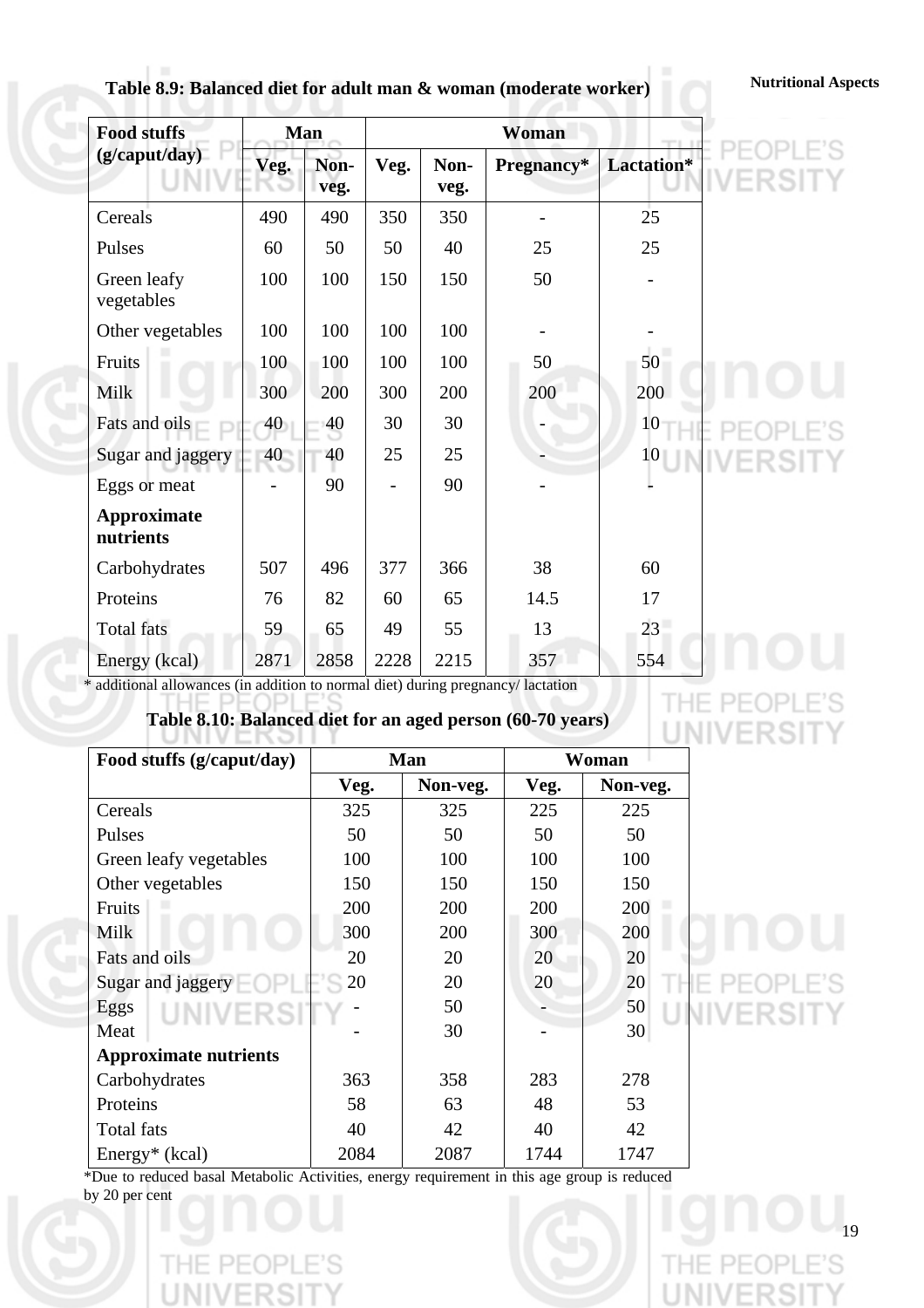| Group       | Particulars   | Body<br>wt. | Energy<br>kcal/d | Protein<br>g/d | Fat<br>g/d               | Ca<br>mg/d | Iron<br>mg/d             | Vit.A<br>$\mu$ g/d | Thiamin<br>mg/d | Riboflavin<br>mg/d | Niacin<br>mg/d | Pyri-<br>doxin | Vit.C<br>mg/d | Folic<br>acid | Vit.B<br>mg/d |
|-------------|---------------|-------------|------------------|----------------|--------------------------|------------|--------------------------|--------------------|-----------------|--------------------|----------------|----------------|---------------|---------------|---------------|
| Man*        | <b>SW</b>     | (kg.)<br>60 | 2425             | 60             | 20                       | 400        | 28                       | 600                | 1.2             | 1.4                | 16             | mg/d<br>2.0    | 40            | mg/d<br>100   |               |
|             | MW            | 60          | 2875             | 60             | 20                       | 400        | 28                       | 600                | 1.4             | 1.6                | 18             | 2.0            | 40            | 100           |               |
|             | <b>HW</b>     | 60          | 3800             | 60             | 20                       | 400        | 28                       | 600                | 1.6             | 1.9                | 21             | 2.0            | 40            | 100           |               |
| Woman*      | <b>SW</b>     | 50          | 1875             | 50             | 20                       | 400        | 30                       | 600                | 0.9             | 1.1                | 12             | 2.0            | 40            | 100           | $\mathbf{1}$  |
|             | <b>MW</b>     | 50          | 2225             | 50             | 20                       | 400        | 30                       | 600                | 1.1             | 1.3                | 14             | 2.0            | 40            | 100           | 1             |
|             | <b>HW</b>     | 50          | 2925             | 50             | 20                       | 400        | 30                       | 600                | 1.2             | 1.5                | 16             | 2.0            | 40            | 100           | 1             |
|             | Pregnancy     |             | $+300$           | $+15$          | 30                       | 100        | 38                       | 600                | $+0.2$          | $+0.2$             | $+2$           | 2.5            | 40            | 400           | 1             |
|             | Lactation     |             |                  |                |                          |            |                          |                    |                 |                    |                |                |               |               |               |
|             | 0-6 months    |             | $+550$           | $+25$          | 45                       | 1000       | 30                       | 950                | $+0.3$          | $+0.3$             | $+4$           | 2.5            | 80            | 150           | 1.5           |
|             | 6-12 months   |             | $+400$           | $+18$          | 45                       | 1000       | 30                       | 950                | $+0.2$          | $+0.2$             | $+3$           | 2.5            | 80            | 150           | 1.5           |
| Infants     | 0-6 months    | 5.4         | 108/kg           | $2.05$ kg      |                          | 500        |                          |                    | $55\mu g/kg$    | $65\mu g/kg$       | 710            | 0.1            | 25            | 25            | 0.2           |
|             |               |             |                  |                |                          |            |                          |                    |                 |                    | $\mu g/kg$     |                |               |               |               |
|             | 6-12 months   | 8.6         | 98/kg            | 1.65/kg        | $\overline{\phantom{a}}$ | 500        | $\overline{\phantom{a}}$ | 350                | $50\mu g/kg$    | $60\mu$ g/kg       | 650            | 0.4            | 25            | 25            | 0.2           |
|             |               |             |                  |                |                          |            |                          |                    |                 |                    | $\mu$ g/kg     |                |               |               |               |
| Children    | $1-3$ years   | 12.2        | 1240             | 22             | 25                       | 400        | 12                       | 400                | 0.6             | 0.7                | 8              | 0.9            | 40            | 30            | 0.2           |
|             | 4-6 years     | 19.0        | 1690             | 30             | 25                       | 400        | 18                       | 400                | 0.9             | 1.0                | 11             | 0.9            | 40            | 40            | 1.0           |
|             | 7-9 years     | 26.9        | 1950             | 41             | 25                       | 400        | 26                       | 600                | 1.0             | 1.2                | 13             | 1.6            | 40            | 60            |               |
| <b>Boys</b> | $10-12$ years | 35.4        | 2190             | 54             | 22                       | 600        | 35                       | 600                | 1.1             | 1.3                | 15             | 1.6            | 40            | 70            | $0.2 - 1.0$   |
| Girls       | $10-12$ years | 31.5        | 1970             | 57             | 22                       | 600        | 19                       | 600                | 1.0             | 1.2                | 13             | 1.6            | 40            | 70            | $0.2 - 1.0$   |
| <b>Boys</b> | $13-15$ years | 47.8        | 2450             | 70             | 22                       | 600        | 41                       | 60                 | 1.2             | 1.5                | 16             | 2.0            | 40            | 100           | $0.2 - 1.0$   |
| Girls       | $13-15$ years | 46.7        | 2060             | 65             | 22                       | 600        | 28                       | 600                | 1.0             | 1.2                | 14             | 2.0            | 40            | 100           | $0.2 - 1.0$   |
| <b>Boys</b> | $16-18$ years | 57.1        | 2640             | 78             | 22                       | 500        | 50                       | 600                | 1.3             | 1.6                | 17             | 2.0            | 40            | 100           | $0.2 - 1.0$   |
| Girls       | $16-18$ years | 49.9        | 2060             | 63             | 22                       | 500        | 30                       | 600                | 1.0             | 1.2                | 14             | 2.0            | 40            | 100           | $0.2 - 1.0$   |

**<sup>N</sup> Table 8.11: Recommended dietary allowances for Indians** 

\* Reference man/ woman



# **8.10 TECHNIQUES FOR ASSESSMENT OF HUMAN NUTRITION**

The nutritional status of an individual is influenced by food intake both in terms of quantity and quality and also by physical health of the person. The main objective of nutritional assessment is to obtain precise information on prevalence and geographical distribution of nutritional problems of a given community and identifying the individuals or groups of people 'at risk' or in a greatest need of nutritional assistance.

The assessment of nutritional status involves various techniques viz. clinical examination, anthropometry, biochemical evaluation, assessment of dietary intake, vital and health statistics, ecological studies.

## **Clinical Assessment of Nutritional Status**

There are a number of physical signs, some specific and many non-specific known to be associated with states of malnutrition. Clinical signs, which are useful in assessment of nutritional status are: moon face, angular stomatitis, xerosis of conjuctiva, Bitot's spots, magenta tongue, etc. However, malnutrition cannot be quantified on the basis of clinical signs and many deficiencies are unaccompanied by physical signs.

## **Anthropometric Measurements**

Anthropometric measurements such as height, weight, skin fold thickness and arm circumference are valuable indicators of human nutrition. In young children, additional measurements such as head and chest circumference are good indicators.



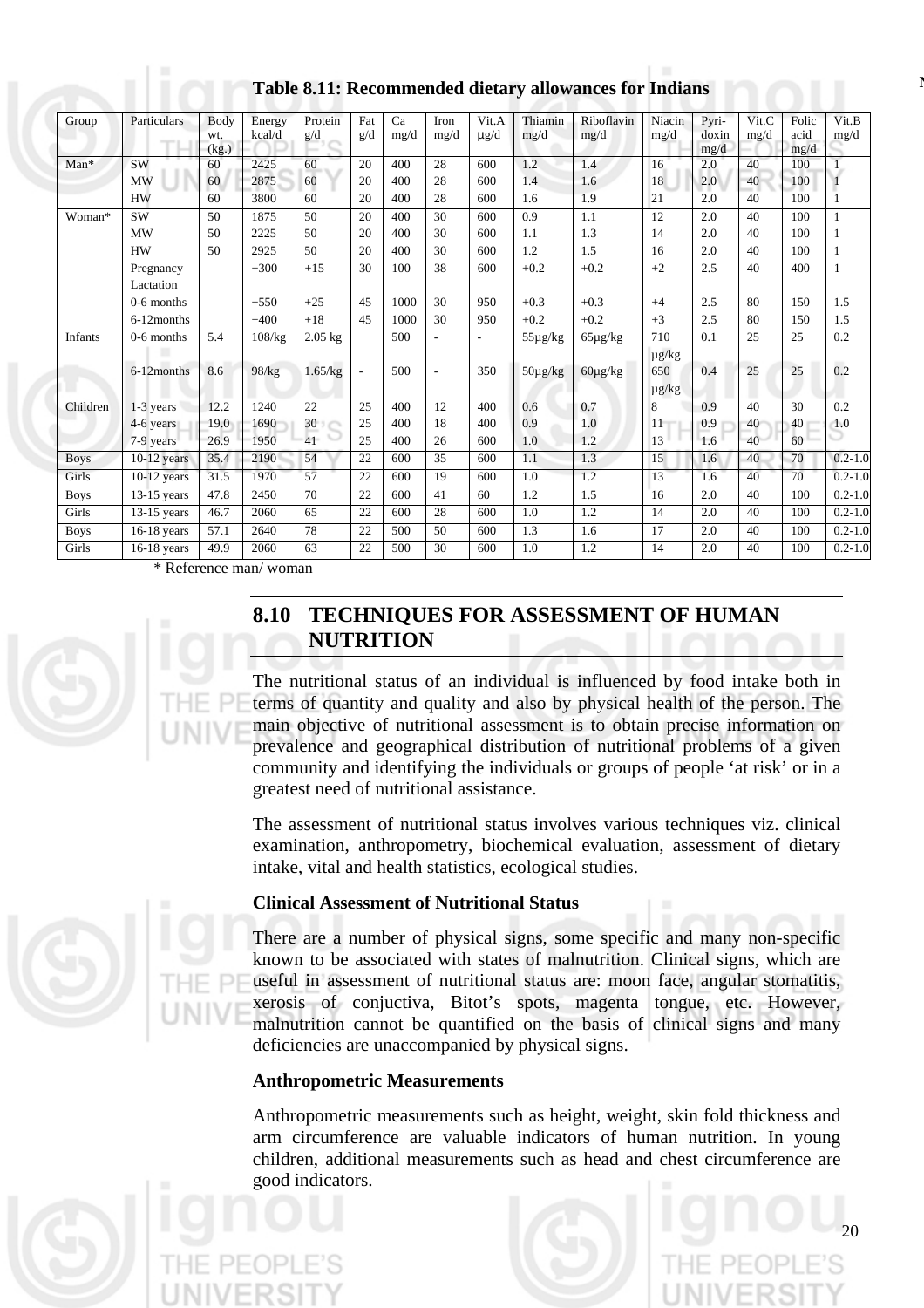# **Laboratory and Biochemical assessment Laboratory and Biochemical assessment Laboratory and Biochemical assessment**

Haemoglobin estimation is, most common laboratory test carried out to assess the prevalence of anaemia. Stools are examined for intestinal parasites. Urine is examined to assess the presence of albumin and sugar, etc.

Biochemical tests are applied to measure nutrient concentration in body fluids (e.g. serum iron, serum albumin, etc.) or detection of abnormal amounts of metabolites in urine (e.g. urinary creatinine, etc.) or measurement of enzymes in which the vitamin is a known co-factor (as in riboflavin deficiency) to assess malnutrition in its preclinical stages.

## **Radiological and Biophysical Assessment**

Radiological examination may help in diagnosis of rickets, osteomalacia, infantile scurvy, beriberi, fluorosis, and protein-calorie malnutrition.

A large number of tests have been devised to assess dark adaptations of the eye, nerve accommodation, physical performance, muscle co-ordination etc., in different deficiency states to assess the degree of alteration in physiological function.

## **Assessment of Dietary Intake**

Assessment of food consumption involves dietary surveys, which may be household inquiries, or individual food consumption surveys. A diet survey may be carried out by one of the methods viz. weighment of raw foods, weighment of cooked foods, oral questionnaire method to get information about dietary intake patterns; specific food consumed and estimated nutrient intakes.

## **Vital Statistics**  PFOPLE'S

An analysis of vital statistics – mortality (infant mortality rate, rate of low birth weight babies etc.) and morbidity data (hospital data or data from community health and morbidity surveys) particularly protein energy malnutrition, anaemia, xeropthalmia and other vitamin deficiencies, endemic goiter, diarrhoea, measles and parasitic infestations can be of value in providing additional information contributing to nutritional status of the community.

## **Ecological Studies**

Malnutrition is the end result of many interacting ecological factors. A study of ecological factors comprises of food balance sheet, socio-economic factors (family size, occupation, income, education, customs, cultural influences etc.), health and educational services (primary health care services, feeding and immunization programme), and conditional influences (e.g., parasitic, bacterial and viral infections etc.).

# **8.11 NUTRITIONAL LABELLING**

Labelling for nutrition information has been mandatory for (i) any food to which a nutrient has been added – enrichment, fortification, or restoration and (ii) any food for which a claim is made for nutritional properties either on the label or in advertising. All food for special dietary use require labelling. At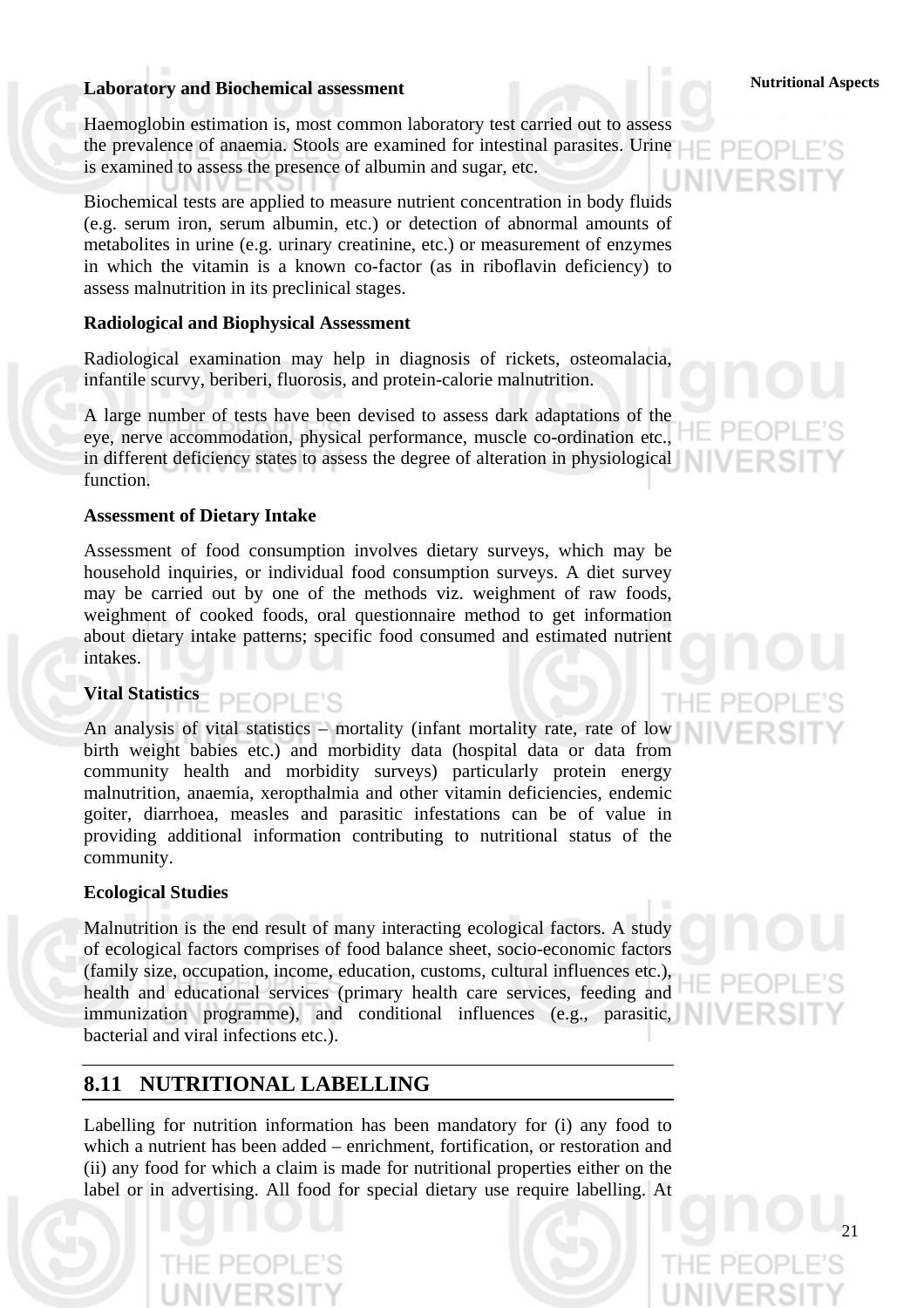

present most nutrition labelling is voluntary, but many manufacturers have adopted it for their products.

Reasons for nutrition labelling:

- The main reason for nutrition labelling is to make the consumer aware about the nutritional properties of the product.
	- Labelling also leads food processors to be constantly aware of the nutritive values of foods that they produce.
	- Labelling will help persons who require modified diets to select those foods appropriate for their needs.

Regulations for nutrition labelling established by the Food and Drug Administration (FDA) are presented in Figure 8.2.

| NUTRITION INFORMATION<br>(PER SERVING)<br>SERVING SIZE $= 8$ OZ.<br>SERVINGS PER CONTAINER = 1                                                                                |                                                                                                                            |  |
|-------------------------------------------------------------------------------------------------------------------------------------------------------------------------------|----------------------------------------------------------------------------------------------------------------------------|--|
| FAT (PERCENT OF<br>CARBOHYDRATE43 GM<br>CHOLESTEROL*<br>SODIUM (365 MG/                                                                                                       | CALORIES 53%)33 GM<br>POLYUNSATURATED*2 GM<br>SATURATED 9 GM<br>$(20 \text{ MG}/100 \text{ GM})$ 40 GM<br>$100$ GM) 830 MG |  |
| PERCENTAGE OF U.S. RECOMMENDED DAILY                                                                                                                                          |                                                                                                                            |  |
| ALLOWANCES (U.S. RDA)<br>PROTEIN 35<br>$RIBOFLAVIN$ 15<br>VITAMINA 35<br>VITAMIN C<br>THIAMIN (VITAMIN $B_1$ )  15                                                            |                                                                                                                            |  |
| *Information on fat and cholesterol content is provided for individuals who, on the<br>advice of a physician, are modifying their total dietary intake of fat and cholesterol |                                                                                                                            |  |

**Figure 8.2: The nutrition label format (U.S. FDA)**

**EXERCITE CHECK Your Progress Exercise 3** 

**Note:** a) Use the space below for your answer.

- b) Compare your answers with those given at the end of the unit.
- 1. What do you understand by dietary allowances? Write the requirements of fruits and vegetables in our daily diet.

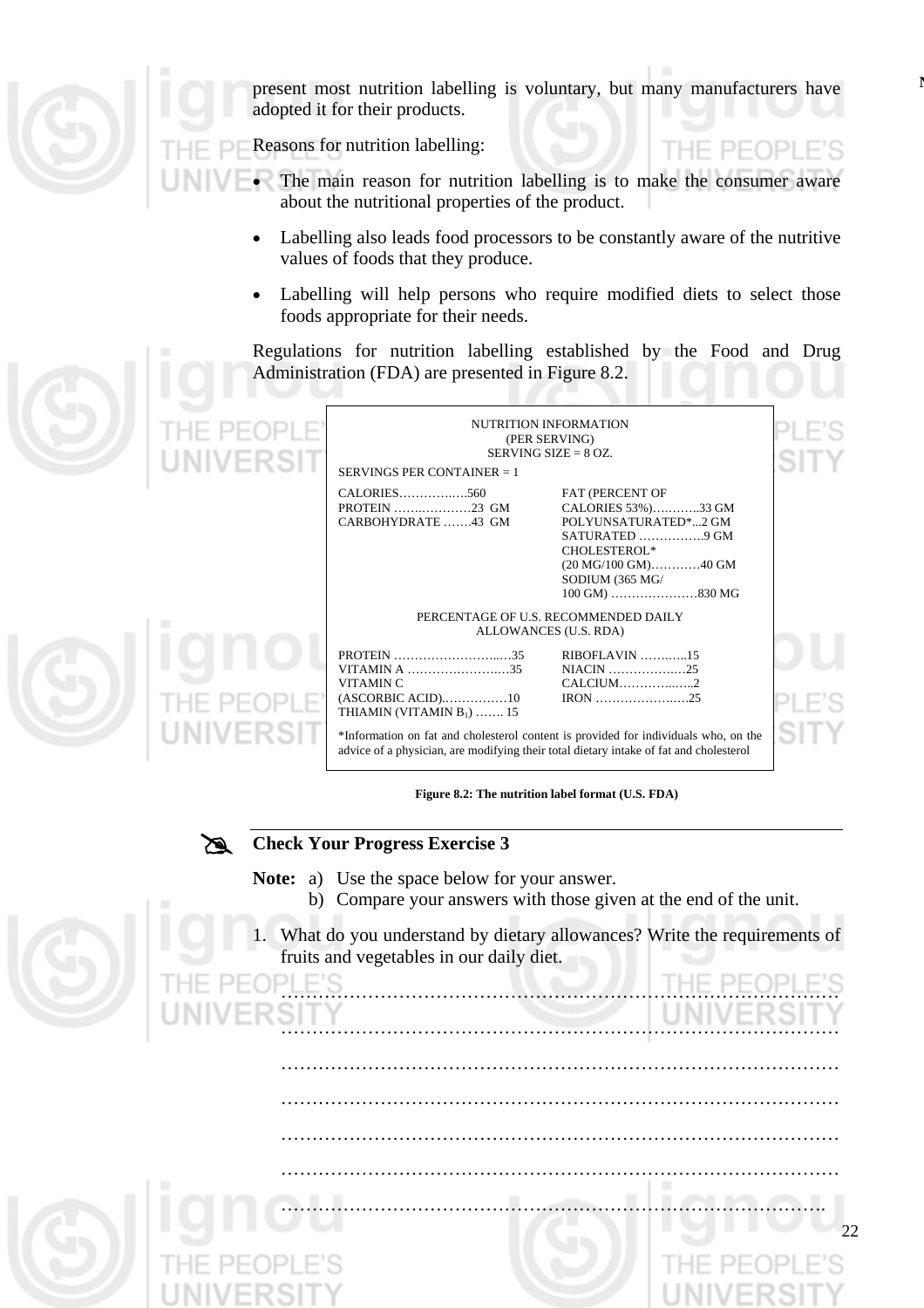| <b>Nutritional Aspects</b><br>2. List the various techniques involves in assessment of nutritional status.<br>What are various anthropometric measurements? |
|-------------------------------------------------------------------------------------------------------------------------------------------------------------|
| JULIE DE ABLEIG.<br>AHRSHIR                                                                                                                                 |
|                                                                                                                                                             |
| -10<br>u                                                                                                                                                    |
| 3. Nutritional labelling helps the consumer in products selection. Justify.<br>N.M.E.R.S.IT.Y.                                                              |
|                                                                                                                                                             |
| <b>IN ALL</b>                                                                                                                                               |
| .                                                                                                                                                           |
| 8.12 LET US SUM UP                                                                                                                                          |

Food is essential for our health and vitality. It is the food that provides us nourishment to perform various voluntary and involuntary functions of our body and prevents from deficiency diseases. Purchasing power of food and nutritional knowledge and awareness about nutritional need are the most important factors that affect the dietary consumption and nutritional health of a person and of any community.

It is the food pyramid which is a good guide in choosing a variety of foods from different food groups to get the required nutrients. Nutritional labelling also makes us aware about nutritional properties of purchased products. **LIMIN/E**  $-17$ 

# **8.13 KEY WORDS**

**Absorption :** Transfer of nutrients across cell membranes; following digestion, nutrients are transferred from the intestinal lumen across the mucosa and into the blood and lymph circulation.



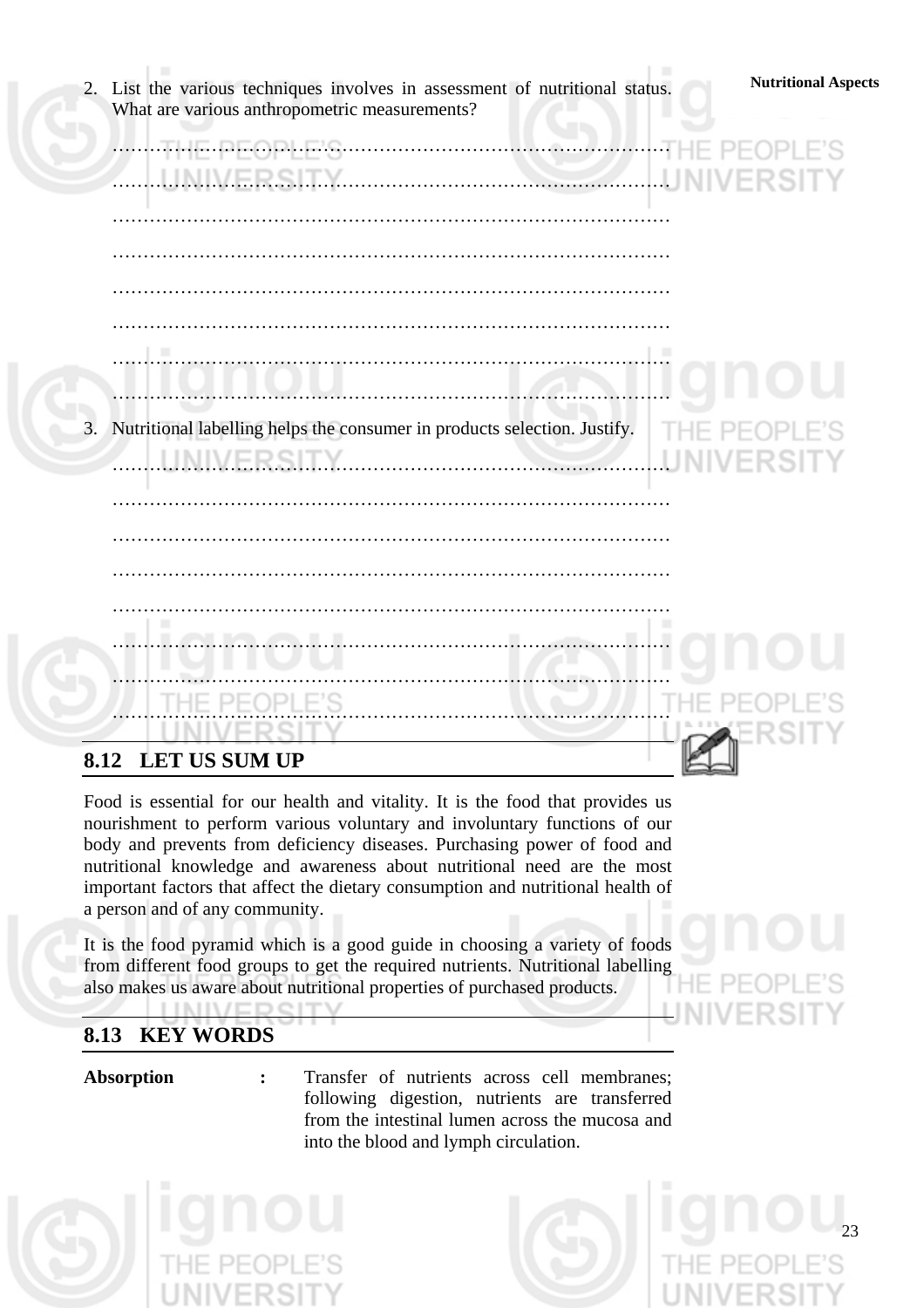

- **Digestion** : Hydrolysis of foods in the digestive tract to simpler substances so that they can be used by the body.
	- **Health :** State of complete physical, mental and social well being and not just absence of disease.
- **Kilo Calorie :** Kilo Calorie is the quantity of heat required to raise the temperature of 1 kg of water through  $1^0C$ .
- **Metabolism :** Physical and chemical changes occurring within the organism; includes synthesis of biological materials and breakdown of substances to yield energy.
	- **EXECUTE:** An organic compound which can be protein or RNA produced by living tissue to accelerate certain specific metabolic reactions, viz. hydrolases, oxidases, peptidases and others.
- **Cholesterol :** The commonest member of sterol group; synthesize by body and is essential for its functions.

# # **8.14 ANSWER TO CHECK YOUR PROGRESS EXERCISES**

# **Check Your Progress Exercise 1**

Your answer should include the following points:

1. We need nourishment to perform various voluntary and involuntary body functions.

The nutrients; carbohydrates, proteins, fats, vitamins and mineral are required by body to provide energy, development of body tissue, bones, teeth etc. See Sub-sec. 8.1, 8.2 and 8.5.

2. Basal metabolism

Physical activities

Dietary thermogenesis. See Sub-sec. 8.

Some of the energy is required at rest.

Basal metabolic rate is the amount of calories required in the state complete rest.

Basal metabolic rate is influenced by body surface area, gender, age, health factors, sleep etc. See Sub-sec. 8.4